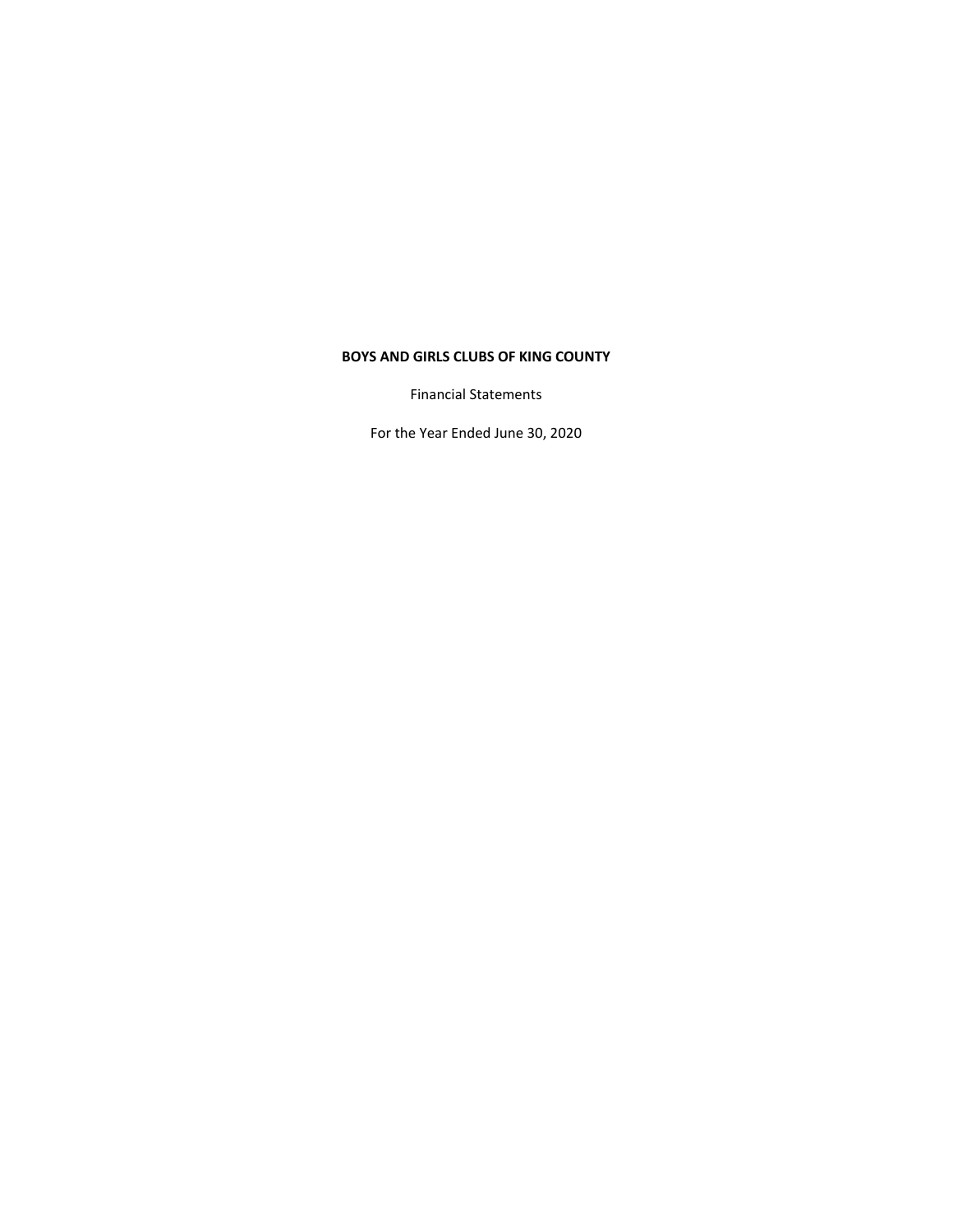# **Table of Contents**

|                                                   | Page     |
|---------------------------------------------------|----------|
| <b>Independent Auditor's Report</b>               | $1 - 2$  |
| <b>Financial Statements:</b>                      |          |
| <b>Statement of Financial Position</b>            | 3        |
| Statement of Activities and Changes in Net Assets | 4        |
| <b>Statement of Functional Expenses</b>           | 5        |
| <b>Statement of Cash Flows</b>                    | 6        |
| <b>Notes to Financial Statements</b>              | $7 - 20$ |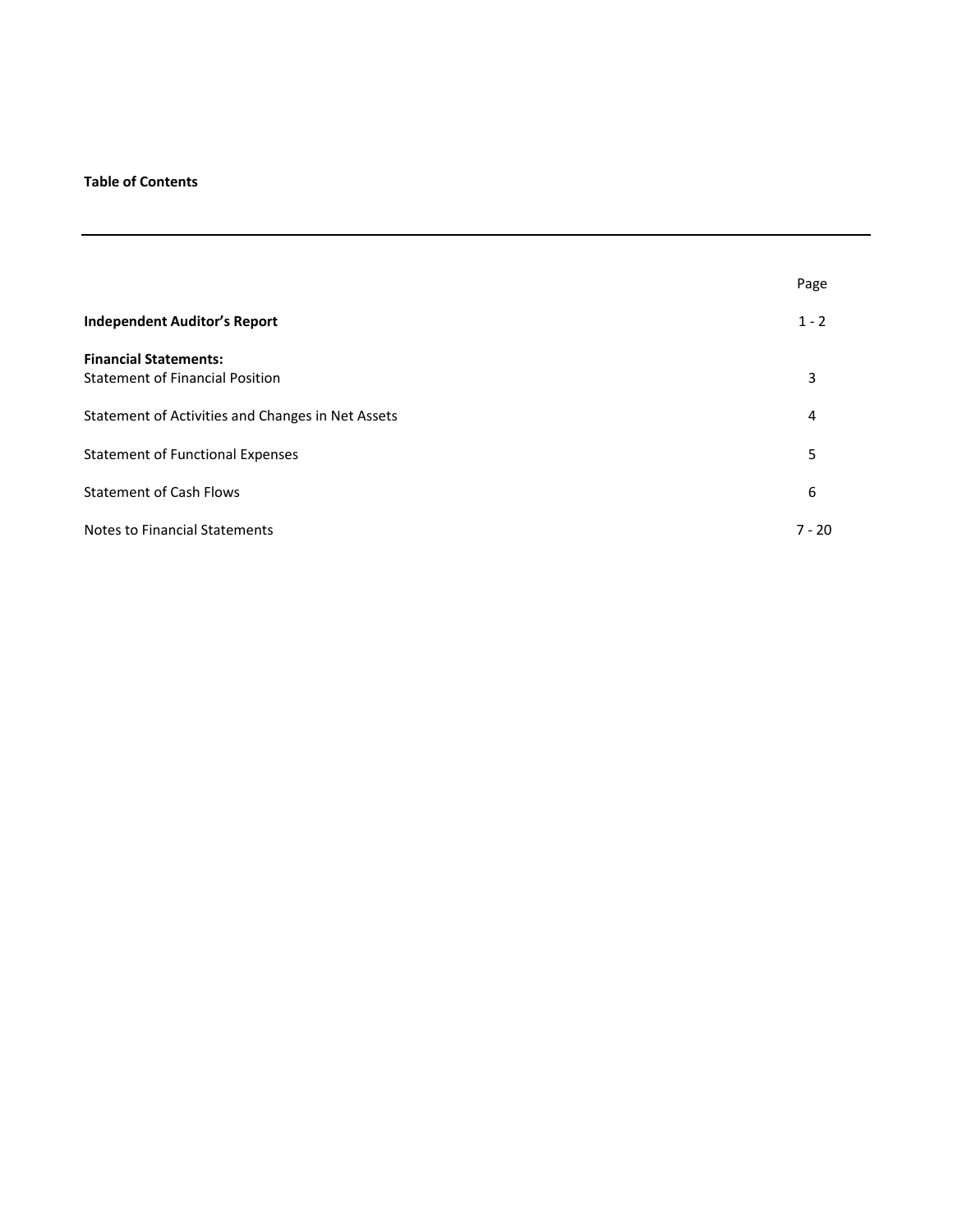# **Clark Nuber**<sub>Ps</sub>

**Independent Auditor's Report**

**To the Board of Directors Boys and Girls Clubs of King County Seattle, Washington**

#### **Report on the Financial Statements**

We have audited the accompanying financial statements of the Boys and Girls Clubs of King County (the Clubs), which comprise the statement of financial position as of June 30, 2020 and the related statements of activities and changes in net assets, functional expenses, and cash flows for the year then ended, and the related notes to the financial statements.

#### **Management's Responsibility for the Financial Statements**

Management is responsible for the preparation and fair presentation of these financial statements in accordance with accounting principles generally accepted in the United States of America; this includes the design, implementation and maintenance of internal control relevant to the preparation and fair presentation of financial statements that are free from material misstatement, whether due to fraud or error.

#### **Auditor's Responsibility**

Our responsibility is to express an opinion on these financial statements based on our audit. We conducted our audit in accordance with auditing standards generally accepted in the United States of America. Those standards require that we plan and perform the audit to obtain reasonable assurance about whether the financial statements are free from material misstatement.

An audit involves performing procedures to obtain audit evidence about the amounts and disclosures in the financial statements. The procedures selected depend on the auditor's judgment, including the assessment of the risks of material misstatement of the financial statements, whether due to fraud or error. In making those risk assessments, the auditor considers internal control relevant to the entity's preparation and fair presentation of the financial statements in order to design audit procedures that are appropriate in the circumstances, but not for the purpose of expressing an opinion on the effectiveness of the entity's internal control. Accordingly, we express no such opinion. An audit also includes evaluating the appropriateness of accounting policies used and the reasonableness of significant accounting estimates made by management, as well as evaluating the overall presentation of the financial statements.

We believe that the audit evidence we have obtained is sufficient and appropriate to provide a basis for our audit opinion.



T: 425-454-4919 T: 800-504-8747 F: 425-454-4620

10900 NE 4th St Suite 1400 Bellevue WA 98004

clarknuber.com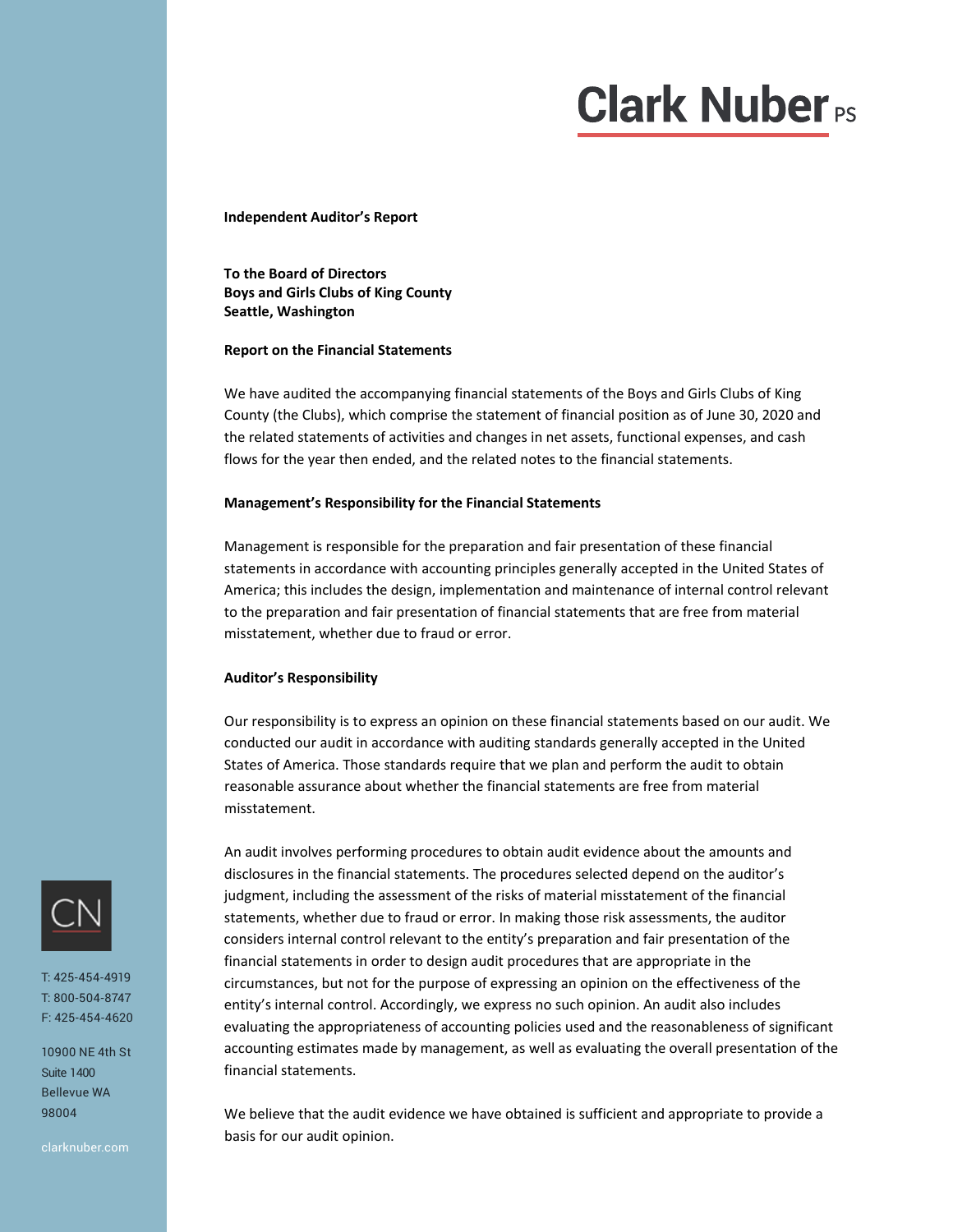# **Clark Nuber**<sub>PS</sub>

# **Opinion**

In our opinion, the financial statements referred to above present fairly, in all material respects, the financial position of the Clubs as of June 30, 2020, and the changes in net assets and its cash flows for the year then ended in accordance with accounting principles generally accepted in the United States of America.

# **Report on Summarized Comparative Information**

We have previously audited the Clubs' 2019 financial statements and expressed an unmodified opinion on those audited financial statements in our report dated April 8, 2020. In our opinion, the summarized comparative information presented herein as of and for the year ended June 30, 2019, is consistent, in all material respects, with the audited financial statements from which it has been derived.

# **OTHER REPORTING REQUIRED BY** *GOVERNMENT AUDITING STANDARDS*

In accordance with *Government Auditing Standards*, we have also issued our report dated March 30, 2021, on our consideration of the Club's internal control over financial reporting and on our tests of its compliance with certain provisions of laws, regulations, contracts, and grant agreements and other matters. The purpose of that report is solely to describe the scope of our testing of internal control over financial reporting and compliance and the results of that testing, and not to provide an opinion on the effectiveness of the Club's internal control over financial reporting or on compliance. That report is an integral part of an audit performed in accordance with *Government Auditing Standards* in considering the Club's internal control over financial reporting and compliance.

Clark Nuber PS

Certified Public Accountants March 30, 2021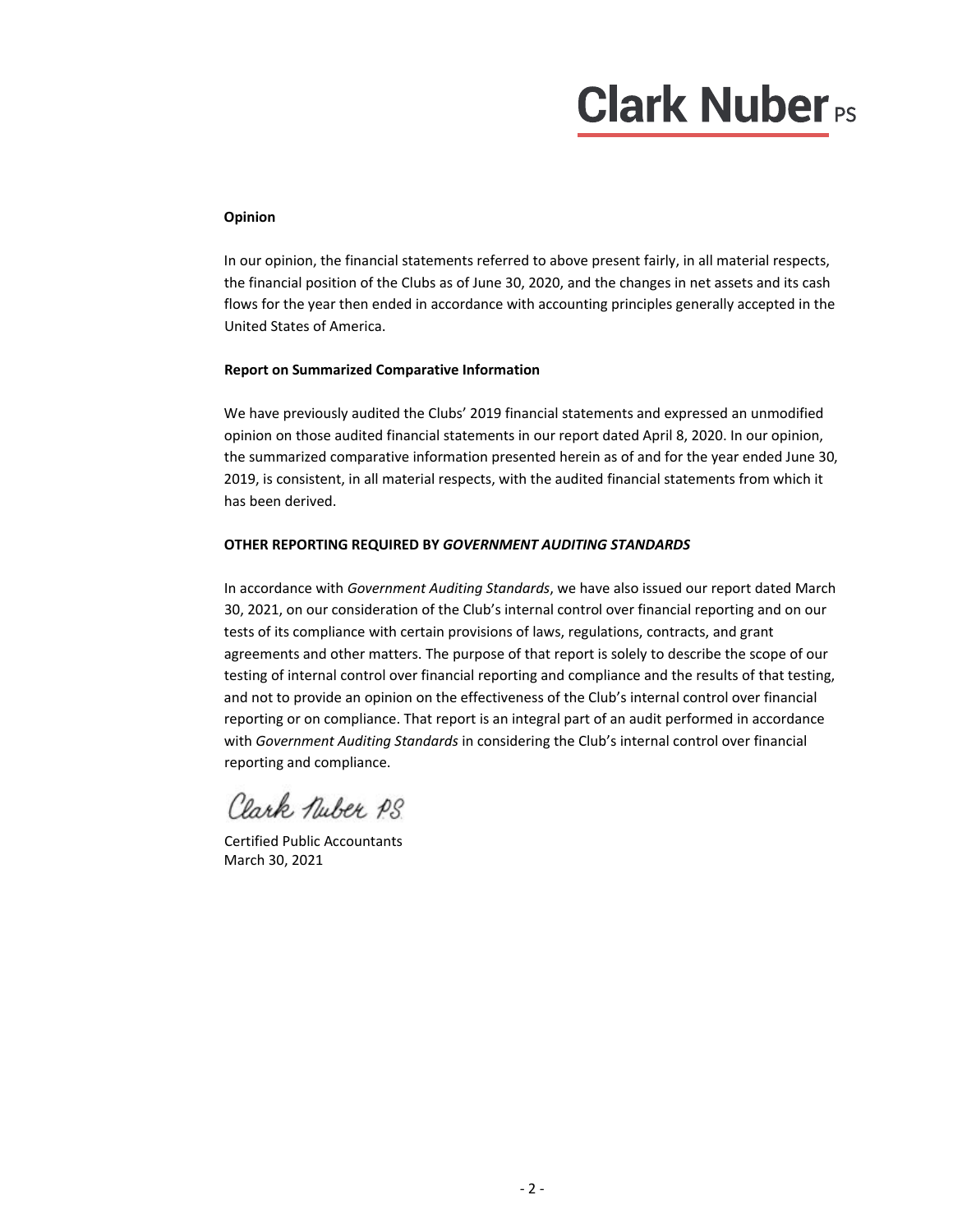# **Statement of Financial Position June 30, 2020 (With Comparative Totals for 2019)**

|                                           |    | 2020       |     | 2019       |
|-------------------------------------------|----|------------|-----|------------|
| <b>Assets</b>                             |    |            |     |            |
| <b>Current Assets:</b>                    |    |            |     |            |
| Cash and cash equivalents                 | \$ | 1,541,313  | \$  | 461,422    |
| Investments                               |    | 3,024,737  |     | 2,336,731  |
| Accounts receivable                       |    | 1,119,762  |     | 1,133,570  |
| Promises to give, current portion         |    | 67,756     |     | 190,256    |
| Grants receivable                         |    | 787,707    |     | 743,735    |
| Prepaid expenses and other current assets |    | 199,781    |     | 460,817    |
| <b>Total Current Assets</b>               |    | 6,741,056  |     | 5,326,531  |
| <b>Endowment investments</b>              |    | 1,065,870  |     | 777,336    |
| Promises to give, net of current portion  |    | 136,472    |     | 200,456    |
| Contributed facilities receivable         |    | 7,710,896  |     | 7,899,467  |
| Land held for sale                        |    | 300,000    |     |            |
| Property and equipment, net               |    | 42,018,565 |     | 43,895,711 |
| <b>Total Assets</b>                       |    | 57,972,859 | S.  | 58,099,501 |
| <b>Liabilities and Net Assets</b>         |    |            |     |            |
| <b>Current Liabilities:</b>               |    |            |     |            |
| Accounts payable                          | \$ | 292,015    | \$  | 576,397    |
| Accrued payroll and other liabilities     |    | 1,032,832  |     | 842,816    |
| Deferred program revenue                  |    | 2,067,395  |     | 2,090,039  |
| Capital lease obligation, current portion |    | 55,281     |     | 79,696     |
| Line of credit                            |    |            |     | 2,500,000  |
| <b>Total Current Liabilities</b>          |    | 3,447,523  |     | 6,088,948  |
| Capital lease, net of current portion     |    | 195,491    |     | 34,150     |
| Paycheck Protection Program loan          |    | 2,134,900  |     |            |
| Forgivable debt                           |    | 2,480,725  |     | 2,547,025  |
| <b>Total Liabilities</b>                  |    | 8,258,639  |     | 8,670,123  |
| <b>Net Assets:</b>                        |    |            |     |            |
| Without donor restriction                 |    | 40,016,032 |     | 39,907,279 |
| With donor restriction                    |    | 9,698,188  |     | 9,522,099  |
| <b>Total Net Assets</b>                   |    | 49,714,220 |     | 49,429,378 |
| <b>Total Liabilities and Net Assets</b>   | Ş  | 57,972,859 | \$, | 58,099,501 |

See accompanying notes.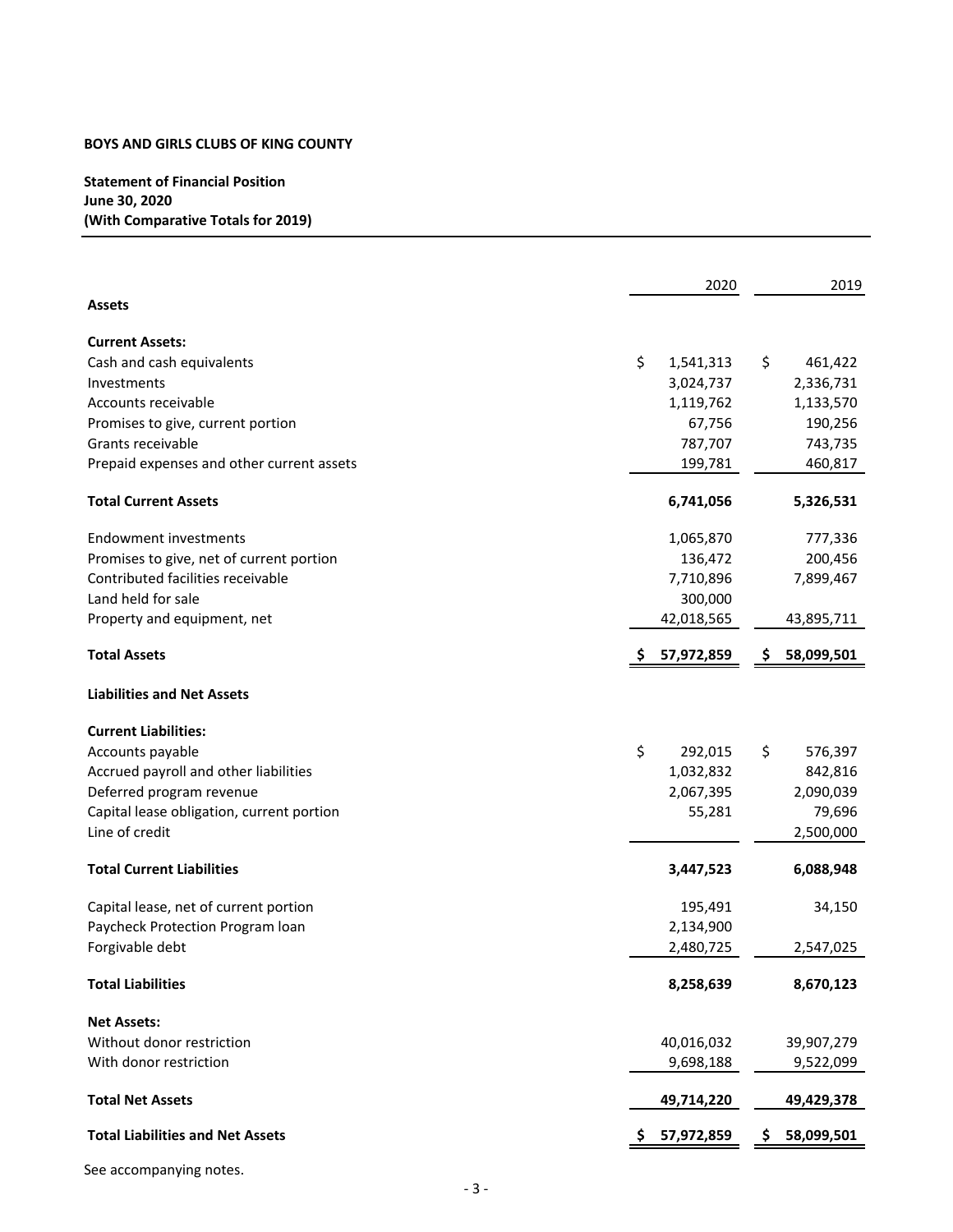# **Statement of Activities and Changes in Net Assets For the Year Ended June 30, 2020 (With Comparative Totals for 2019)**

|                                                       | Without Donor     | <b>With Donor</b> |                  |                  |
|-------------------------------------------------------|-------------------|-------------------|------------------|------------------|
| <b>Operating Activities</b>                           | Restrictions      | Restrictions      | 2020 Total       | 2019 Total       |
|                                                       |                   |                   |                  |                  |
| <b>Public Support and Revenue:</b><br>Public support- |                   |                   |                  |                  |
| Contributions                                         | \$<br>4,422,966   | \$<br>478,472     | \$<br>4,901,438  | \$.<br>3,183,821 |
| Grants from government agencies                       | 3,435,309         |                   | 3,435,309        | 2,862,021        |
| In-kind contributions                                 | 841,338           |                   | 841,338          | 704,306          |
| Special events net of expenses of                     |                   |                   |                  |                  |
| \$218,565 (2019 - \$435,901)                          | 1,724,698         |                   | 1,724,698        | 1,993,327        |
| United Way<br>Net assets released from restriction    | 26,388<br>629,397 | (629, 397)        | 26,388           | 74,379           |
|                                                       |                   |                   |                  |                  |
| Total public support                                  | 11,080,096        | (150, 925)        | 10,929,171       | 8,817,854        |
| Revenue-                                              |                   |                   |                  |                  |
| Program service fees                                  | 8,398,399         |                   | 8,398,399        | 11,041,005       |
| Membership dues                                       | 501,880           |                   | 501,880          | 532,278          |
| Other                                                 | 350,744           |                   | 350,744          | 399,186          |
| Total revenue                                         | 9,251,023         |                   | 9,251,023        | 11,972,469       |
| <b>Total Public Support and Revenue</b>               | 20,331,119        | (150, 925)        | 20,180,194       | 20,790,323       |
| <b>Expenses:</b>                                      |                   |                   |                  |                  |
| Program services                                      | 14,401,167        |                   | 14,401,167       | 16,249,516       |
| Management and general                                | 2,119,157         |                   | 2,119,157        | 2,256,235        |
| Fundraising                                           | 1,409,309         |                   | 1,409,309        | 1,697,911        |
| Total expenses before depreciation                    | 17,929,633        |                   | 17,929,633       | 20,203,662       |
| Depreciation                                          | 878,732           |                   | 878,732          | 894,019          |
| <b>Total Expenses</b>                                 | 18,808,365        |                   | 18,808,365       | 21,097,681       |
| <b>Net Operating Activities</b>                       | 1,522,754         | (150, 925)        | 1,371,829        | (307, 358)       |
| <b>Nonoperating Activities</b>                        |                   |                   |                  |                  |
| Investment return                                     | 33,615            | 9,405             | 43,020           | 58,151           |
| Loss on impairment of property                        | (1,200,000)       |                   | (1,200,000)      | (433, 696)       |
| Recharacterization of net assets                      | (317, 609)        | 317,609           |                  |                  |
| Gain on sale of property                              | 3,693             |                   | 3,693            |                  |
| Forgiveness of debt                                   | 66,300            |                   | 66,300           | 66,300           |
| <b>Total Nonoperating Activities</b>                  | (1, 414, 001)     | 327,014           | (1,086,987)      | (309, 245)       |
| <b>Total Change in Net Assets</b>                     | 108,753           | 176,089           | 284,842          | (616, 603)       |
| Net assets, beginning of year                         | 39,907,279        | 9,522,099         | 49,429,378       | 50,045,981       |
| Net Assets, End of Year                               | 40,016,032<br>S   | \$<br>9,698,188   | \$<br>49,714,220 | \$<br>49,429,378 |
| See accompanying notes.                               |                   |                   |                  |                  |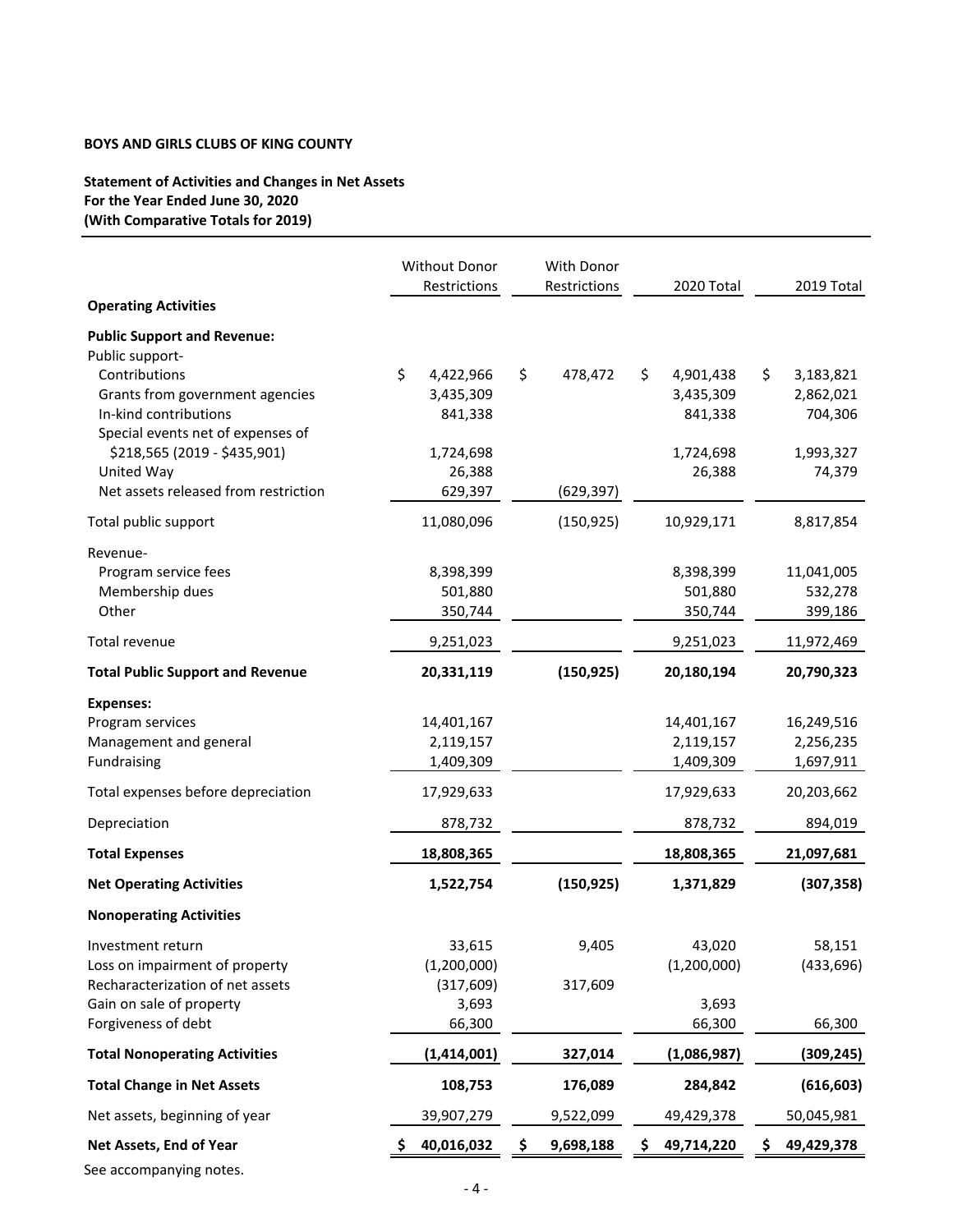# **Statement of Functional Expenses For the Year Ended June 30, 2020 (With Comparative Totals for 2019)**

|                                                                                                                           | Program<br>Services | Management<br>and General | Fundraising     | 2020 Total      | 2019 Total        |
|---------------------------------------------------------------------------------------------------------------------------|---------------------|---------------------------|-----------------|-----------------|-------------------|
| Salaries and wages                                                                                                        | \$<br>8,192,806     | \$<br>957,868             | \$<br>819,681   | \$<br>9,970,355 | 10,866,287<br>\$. |
| Employee benefits                                                                                                         | 801,191             | 82,062                    | 96,543          | 979,796         | 576,367           |
| Payroll taxes                                                                                                             | 671,083             | 132,965                   | 61,009          | 865,057         | 957,756           |
| <b>Total Salaries and Related Expenses</b>                                                                                | 9,665,080           | 1,172,895                 | 977,233         | 11,815,208      | 12,400,410        |
| Printing and advertising                                                                                                  | 100,266             | 24,134                    | 48,723          | 173,123         | 114,995           |
| Donor and board expenses                                                                                                  | 71                  | 1,700                     | 6,566           | 8,337           | 18,620            |
| Dues and subscriptions                                                                                                    | 28,321              | 72,576                    | 2,688           | 103,585         | 94,431            |
| Equipment                                                                                                                 | 56,374              | 5,512                     |                 | 61,886          | 56,762            |
| Event expenses                                                                                                            |                     |                           | 247,496         | 247,496         | 400,936           |
| Finance, insurance and bad debt                                                                                           | 65,608              | 72,897                    | 7,290           | 145,795         | 881,284           |
| Interest                                                                                                                  | 93,485              | 11,287                    | 9,234           | 114,006         | 136,572           |
| Occupancy                                                                                                                 | 2,385,612           | 111,276                   | 20,591          | 2,517,479       | 2,363,824         |
| Professional fees                                                                                                         | 21,268              | 419,495                   |                 | 440,763         | 780,556           |
| Program expenses                                                                                                          | 1,554,250           | 26,967                    | 26,358          | 1,607,575       | 2,151,962         |
| Technology and communications                                                                                             | 198,841             | 168,467                   | 40,005          | 407,313         | 419,779           |
| Training and conferences                                                                                                  | 37,944              | 18,575                    | 12,974          | 69,493          | 114,145           |
| Vehicle expenses                                                                                                          | 194,047             | 13,376                    | 10,151          | 217,574         | 269,386           |
| <b>Total Expenses Before Depreciation</b>                                                                                 | 14,401,167          | 2,119,157                 | 1,409,309       | 17,929,633      | 20,203,662        |
| Depreciation                                                                                                              | 804,030             | 74,702                    |                 | 878,732         | 894,019           |
| <b>Total Expenses From Operations</b>                                                                                     | 15,205,197          | 2,193,859                 | 1,409,309       | 18,808,365      | 21,097,681        |
| Add cost of direct benefits to donors at<br>special event expenses netted with<br>revenues on the statement of activities |                     |                           |                 | 218,565         | 435,901           |
|                                                                                                                           |                     |                           | 218,565         |                 |                   |
| <b>Total 2020 Functional Expenses</b>                                                                                     | 15,205,197<br>s     | \$<br>2,193,859           | 1,627,874<br>\$ | \$19,026,930    |                   |
| <b>Total 2019 Functional Expenses</b>                                                                                     | \$17,057,384        | 2,342,386<br>S.           | \$<br>2,133,812 |                 | \$21,533,582      |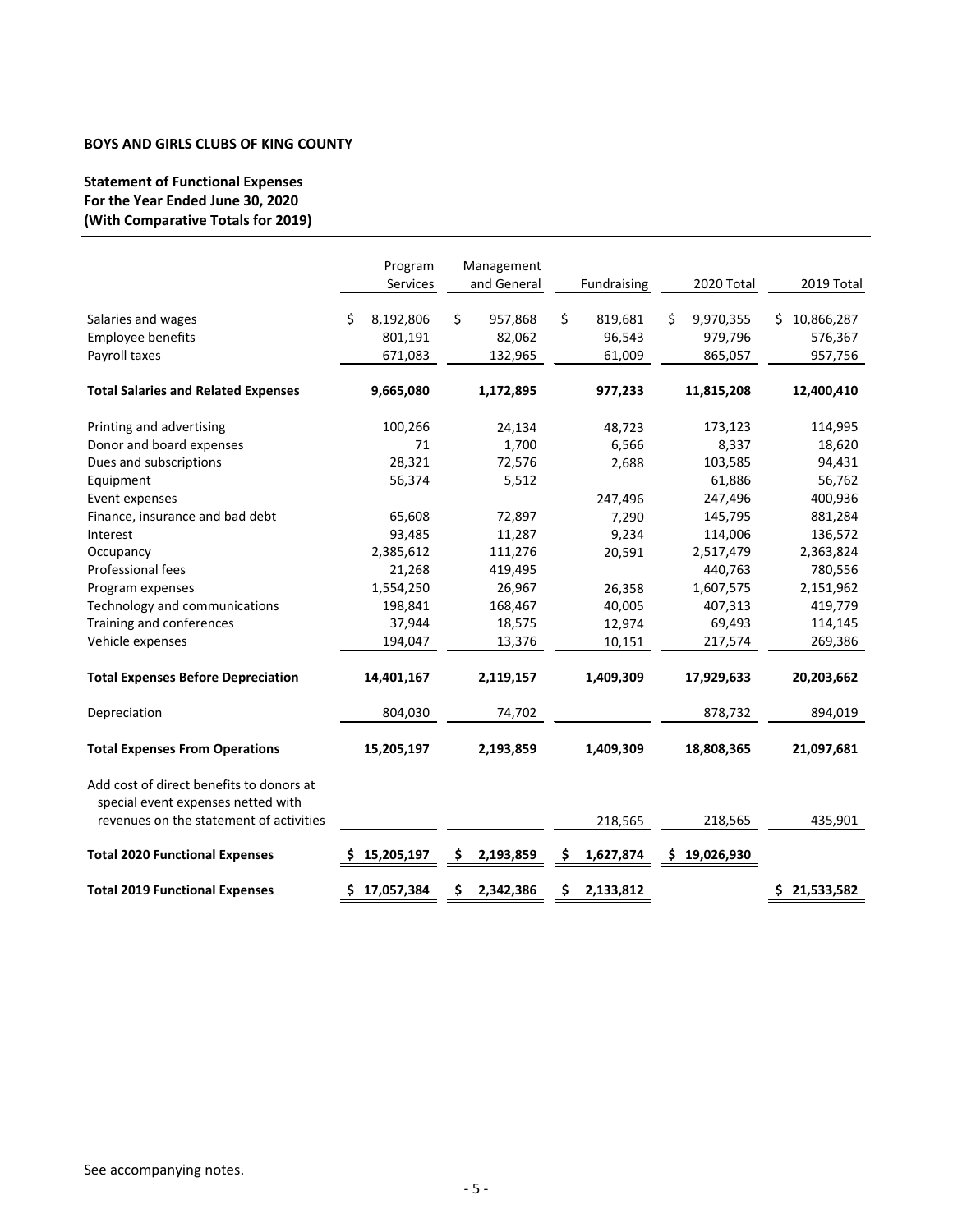# **Statement of Cash Flows For the Year Ended June 30, 2020 (With Comparative Totals for 2019)**

|                                                                | 2020 |             |    | 2019          |
|----------------------------------------------------------------|------|-------------|----|---------------|
| <b>Cash Flows From Operating Activities:</b>                   |      |             |    |               |
| Change in net assets                                           | \$   | 284,842     | \$ | (616, 603)    |
| Adjustments to reconcile change in net assets to               |      |             |    |               |
| net cash provided by operating activities-                     |      |             |    |               |
| Depreciation                                                   |      | 878,732     |    | 894,019       |
| Forgiveness of debt                                            |      | (66, 300)   |    | (66, 300)     |
| Loss on investments                                            |      | 36,611      |    | 12,003        |
| Gain on disposal of assets                                     |      | (3,693)     |    |               |
| Loss on impairment of land                                     |      | 1,200,000   |    | 433,696       |
| Changes in assets and liabilities:                             |      |             |    |               |
| Accounts receivable                                            |      | 13,808      |    | (1,092,163)   |
| Promises to give                                               |      | 186,484     |    | 357,160       |
| Grants receivable                                              |      | (43, 972)   |    | (249, 284)    |
| Prepaid expenses and other current assets                      |      | 261,036     |    | (249, 625)    |
| Contributed facilities receivable                              |      | 188,571     |    | 213,823       |
| Accounts payable                                               |      | (284, 382)  |    | 55,037        |
| Accrued payroll and other liabilities                          |      | 190,016     |    | (186, 719)    |
| Deferred program revenue                                       |      |             |    | 799,940       |
|                                                                |      | (22, 644)   |    |               |
| <b>Net Cash Provided by Operating Activities</b>               |      | 2,819,109   |    | 304,984       |
| <b>Cash Flows From Investing Activities:</b>                   |      |             |    |               |
| Purchases of investments                                       |      | (1,079,917) |    | (1, 103, 896) |
| Sales of investments                                           |      | 66,766      |    | 1,733,796     |
| Purchases of property and equipment                            |      | (247, 121)  |    | (531, 031)    |
| Net Cash (Used in) Provided by Investing Activities            |      | (1,260,272) |    | 98,869        |
| <b>Cash Flows From Financing Activities:</b>                   |      |             |    |               |
| Proceeds from Paycheck Protection Program loan                 |      | 2,134,900   |    |               |
| Payments on line of credit                                     |      | (2,500,000) |    |               |
| Principal payments on capital lease obligations                |      | (113, 846)  |    | (78, 593)     |
| <b>Net Cash Used in Financing Activities</b>                   |      | (478, 946)  |    | (78, 593)     |
| <b>Change in Cash and Cash Equivalents</b>                     |      | 1,079,891   |    | 325,260       |
| Cash and cash equivalents balance, beginning of year           |      | 461,422     |    | 136,162       |
| Cash, Cash Equivalents Balance and Endowment Cash, End of Year |      | 1,541,313   | Ş  | 461,422       |
| <b>Supplementary Disclosure of Cash Flow Information:</b>      |      |             |    |               |
| Acquisition of long-term assets through capital lease          | \$   | 250,772     | \$ |               |
| Cash paid during the year for interest                         | \$   | 114,006     | \$ | 136,572       |
|                                                                |      |             |    |               |

See accompanying notes.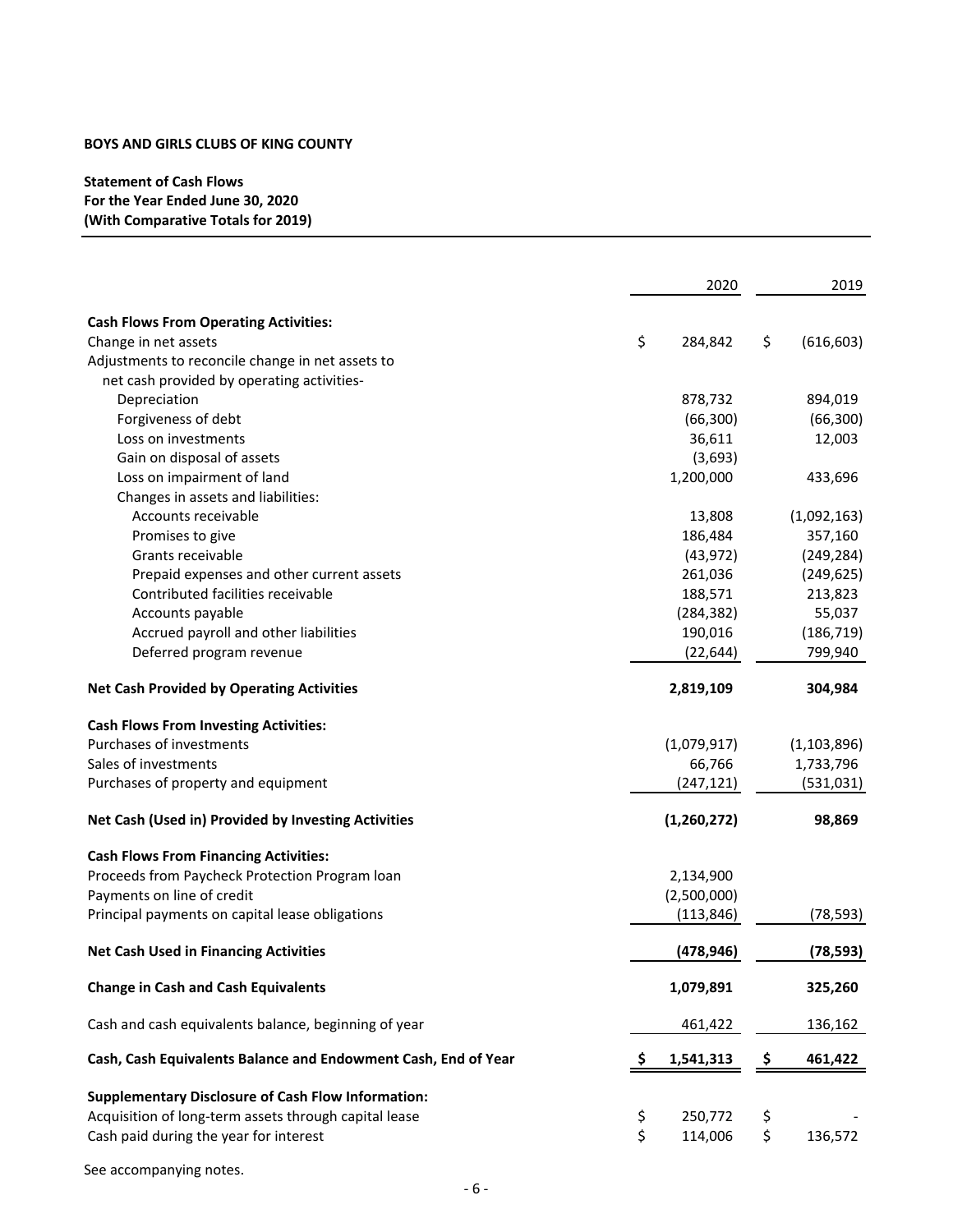**Notes to Financial Statements For the Year Ended June 30, 2020**

#### **Note 1 ‐ Organization and Significant Accounting Policies**

**Operations ‐** Boys & Girls Clubs of King County, Inc. (the Clubs), is a nonprofit corporation providing leadership in youth development. The Clubs' mission is to inspire and enable all young people, especially those who need us most, to realize their full potential as productive, responsible, and caring citizens. With 34 Clubs and 2 focused programs, the Clubs provide a safe, affordable, and fun place for kids and teens during critical out‐of‐school time. (Bainbridge Island Club is located within Kitsap County).

The Clubs' programs are designed to meet the physical, emotional, cultural, and social needs of young people. Because these core areas are integrated, it is not practical to separate expenses into program categories. Some of the programs are as follows:

Power Hour ‐ Power Hour: Making Minutes Count provide the Clubs professionals with the strategies, activities, resources and information to create an engaging homework help and tutoring program that encourage the Clubs members of every age to become self‐directed learners.

SMART Moves - SMART Moves is a prevention and education program addressing problems such as drug and alcohol use and premature sexual activity.

Triple Play ‐ Triple Play is a comprehensive health and wellness program. It strives to improve the overall health of Club members ages by increasing daily physical activity, teaching them about good nutrition and helping them develop healthy relationships.

Keystone and Torch Clubs ‐ Members have access to Club‐based leadership development programs through Keystone (high school) and Torch Clubs (middle school). Highlights include community service projects, national conferences, and member‐to‐member mentoring.

**Basis of Presentation ‐** The Clubs' financial statements have been prepared on the accrual basis of accounting. The Clubs classify net assets, revenues, gains and losses based on the existence or absence of donor‐imposed restrictions. Net assets are classified as with or without donor restriction.

Net Assets Without Donor Restrictions - Net assets that are not subject to donor-imposed restrictions. Items that affect this net asset category include earnings and fees, contributions without donor restriction and related expenses associated with the core activities of the Clubs. In addition to these transactions, changes in this category of net assets include contributions without donor restrictions whose donor-imposed restrictions were met during the fiscal year.

Net Assets With Donor Restrictions ‐ Net assets restricted by donors to be used for certain purposes or for future periods, including donor-restricted endowments whose corpus is intended to be held in perpetuity.

**Cash and Cash Equivalents ‐** Cash and cash equivalents consist of checking and savings accounts.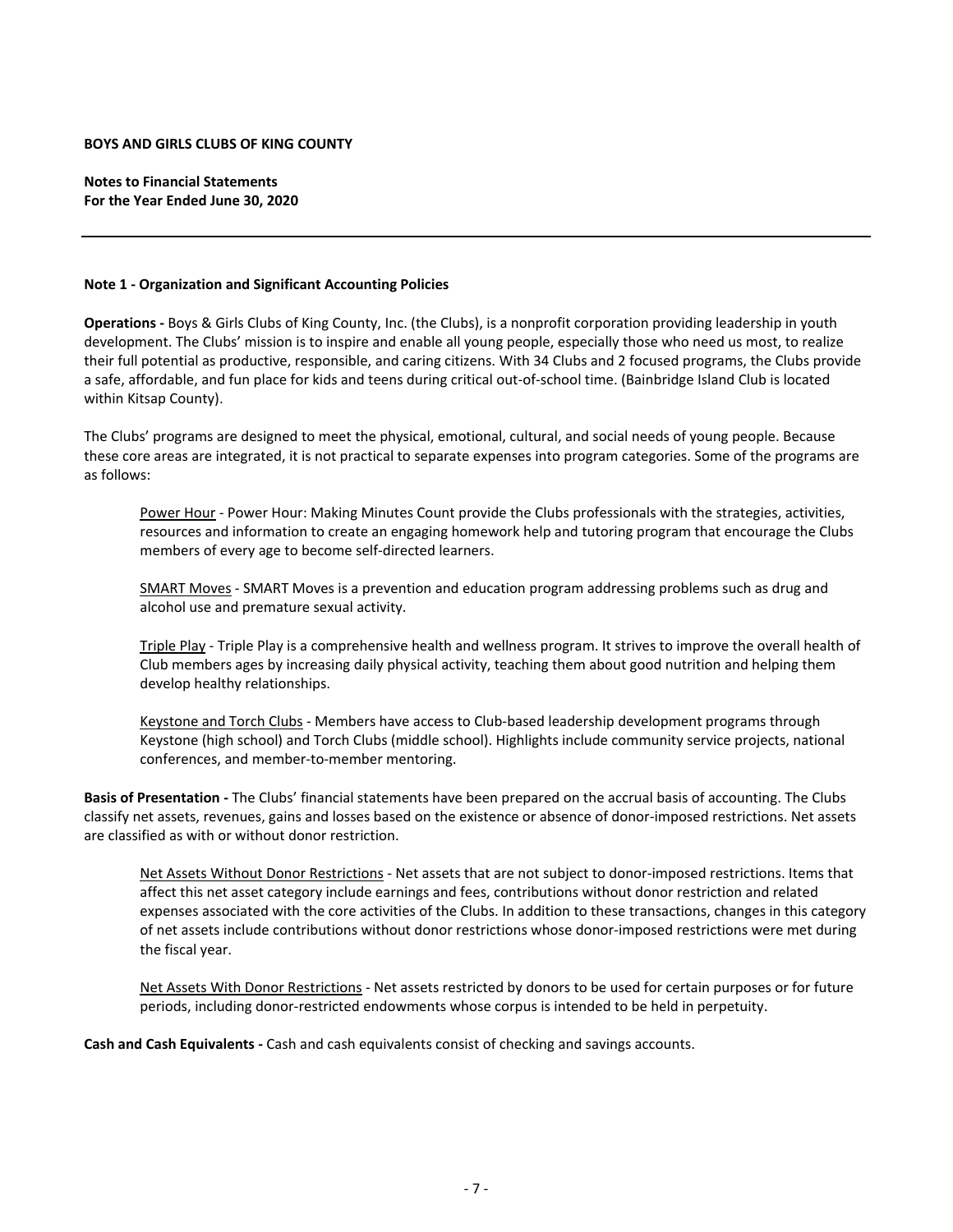**Notes to Financial Statements For the Year Ended June 30, 2020**

#### **Note 1 ‐ Continued**

**Accounts and Grants Receivable ‐** Receivables are stated at their net realizable value and consist of amounts due from corporations and government agencies to fund after-school programs for children from low-to-moderate income families. Management provides for probable uncollectible amounts through a charge to earnings and a credit to a valuation allowance based on its assessment of the current status of individual accounts. Balances that are still outstanding after management has used reasonable collection efforts are written off through a charge to the valuation allowance and a credit to accounts or grants receivable. An allowance for accounts or grants receivable totaling \$13,569 and \$0 was recorded as of June 30, 2020 and 2019, respectively.

**Promises to Give ‐** Unconditional promises to give are stated at net realizable value. In accordance with financial accounting standards, unconditional promises to give are recognized as support in the period the pledge is received. Conditional promises to give are recognized when the conditions on which they depend are substantially met. At June 30, 2020, one donor accounted for 98% of the total combined promises to give. At June 30, 2019, one donor accounted for 77% of the total combined promises to give.

**Property and Equipment ‐** Property and equipment are stated at cost for purchased assets or at fair value on the date of donation for donated assets. Property and equipment that exceed \$5,000 are capitalized as assets. Depreciation is provided using the straight‐line method over the estimated useful life. The costs of repairs and maintenance are expensed as incurred.

The estimated useful lives of property and equipment are as follows:

| Buildings and building improvements | 15 - 55 years |
|-------------------------------------|---------------|
| Leasehold improvements              | Life of lease |
| Furniture and equipment             | 3 - 10 years  |
| Vehicles                            | 1 - 10 years  |
|                                     |               |

**Concentration of Credit Risks ‐** Financial instruments which potentially subject the Clubs to concentrations of credit risk primarily consisted of cash. The Clubs maintain its cash in bank deposit accounts which, at times, may exceed federally insured limits. The Clubs have not experienced any losses in such accounts.

**Program Revenue Recognition ‐** Revenues received in exchange for participation in programs or other services are deferred and recognized when the program occurs, or the services are provided.

**Support With and Without Donor Restrictions ‐** Support that is restricted by the donor is reported as an increase in net assets without donor restriction if the restriction expires in the year in which the support is recognized. All other donorrestricted support is reported as an increase in net assets with donor restriction, depending on the nature of the restriction. When restrictions expire (that is, when a stipulated time restriction ends, or purpose restriction is accomplished), net assets with donor restriction are reclassified to net assets without donor restriction and reported as net assets released from restrictions.

Conditional promises to give are not recognized as revenues until the conditions on which they depend have been met. Conditional contributions are conditioned upon certain performance requirements and the incurrence of qualifying expenses. Consequently, at June 30, 2020, conditional contributions approximating \$1,950,000, of which no amounts had been received in advance, or have been recognized in the accompanying financial statements.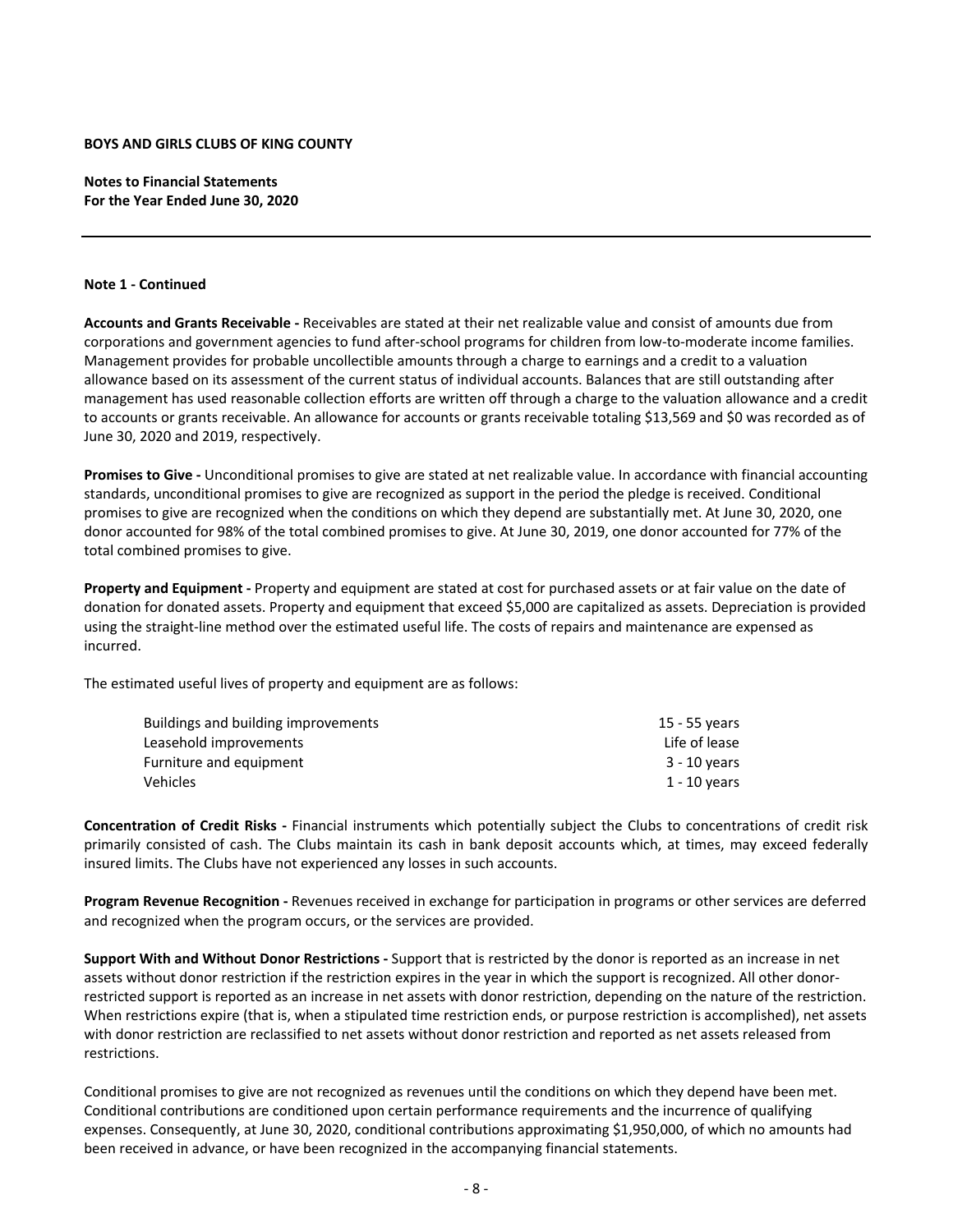**Notes to Financial Statements For the Year Ended June 30, 2020**

## **Note 1 ‐ Continued**

Gifts of equipment are reported as support without donor restriction unless explicit donor stipulations specify how the donated assets must be used. Gifts of long‐lived assets with explicit restrictions that specify how the assets are to be used and gifts of cash or other assets that must be used to acquire long-lived assets are reported as support with donor restrictions. Absent explicit donor stipulations about how long those assets must be maintained, expirations of donor restrictions are reported when the donated or acquired long‐lived assets are placed in service.

**Income Taxes ‐** The Internal Revenue Service has recognized the Clubs as exempt from federal income taxes under Section 501(a) of the Internal Revenue Code (IRC) as an entity described in Section 501(c)(3) and not as a private foundation.

**Use of Estimates ‐** The preparation of financial statements in conformity with accounting principles generally accepted in the United States of America (U.S. GAAP) require management to make estimates and assumptions that affect the reported amounts of assets and liabilities and disclosures of contingent assets and liabilities at the date of the financial statements and the reported amounts of revenues and expenses during the reporting period. Actual results could differ from those estimates.

**Donated Materials and Services ‐** Donated materials and equipment are recorded as contributions at their estimated fair value at the date of receipt. In accordance with U.S. GAAP, the financial statements reflect only those contributed services requiring specific expertise or which are for constructing a fixed asset, which the Clubs would otherwise need to purchase. Contributed services are recorded at rates that would have been paid for similar services in an arms‐length transaction.

In‐kind contributions for the year ended June 30 are as follows:

|                                    | 2020    | 2019    |
|------------------------------------|---------|---------|
| Use of contributed facilities      | 546,854 | 526,151 |
| Goods                              | 285,726 | 162,272 |
| Forgiveness of debt                | 66,300  | 66,300  |
| Services                           | 8,758   | 15,883  |
| <b>Total In-Kind Contributions</b> | 907,638 | 770,606 |

In-kind contributions are presented on the statement of activities for the years ended June 30 as follows:

|                                          | 2020              | 2019              |
|------------------------------------------|-------------------|-------------------|
| In-kind donations<br>Forgiveness of debt | 841,338<br>66,300 | 704,306<br>66,300 |
| <b>Total In-Kind Contributions</b>       | 907,638           | 770,606           |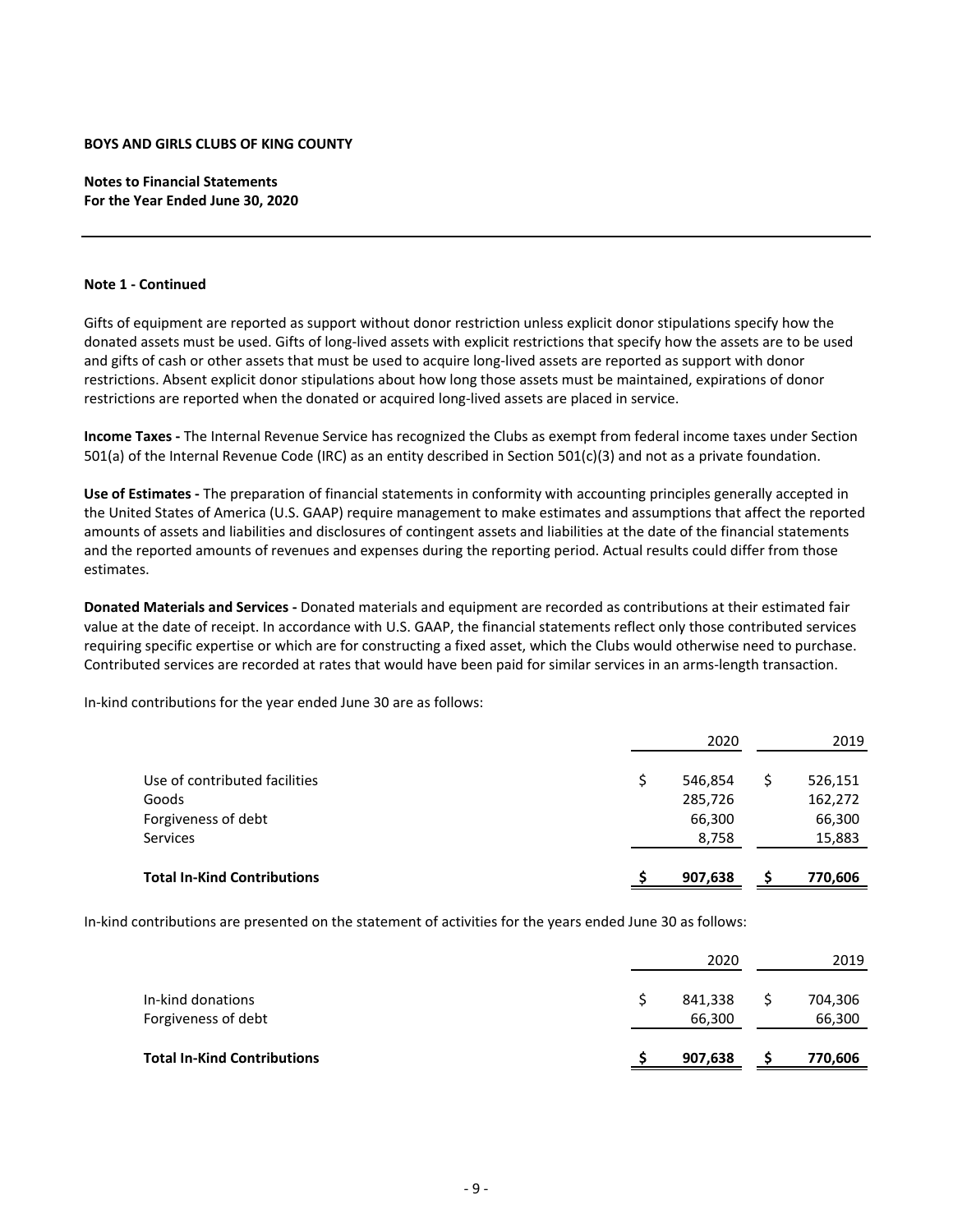**Notes to Financial Statements For the Year Ended June 30, 2020**

## **Note 1 ‐ Continued**

**Functional Allocation of Expenses ‐** The cost of providing the various programs and other activities has been summarized on a functional basis in the statement of functional expenses based upon the initial classification provided upon receipt of expense. Accordingly, employee related expenses have been allocated among the programs and supporting services benefitted based on certain key employees' time and cost studies of where efforts are made. Occupancy costs have been allocated based on a square footage basis. All other expenses are charged to the programs and supporting services benefited as incurred.

**Property Held for Sale ‐** Property held for sale at June 30, 2020 consisted of the Club's donated property in Pierce County.

**Summarized Information for Prior Year ‐** The financial statements include certain prior‐year summarized comparative information in total but not by net asset class. Such information does not include sufficient detail to constitute a presentation in conformity with U.S. GAAP. Accordingly, such information should be read in conjunction with the Clubs' financial statements for the year ended June 30, 2019, from which the summarized information was derived.

**Subsequent Events ‐** The Clubs have evaluated subsequent events through March 30, 2021, the date on which the financial statements were available to be issued.

# **Note 2 ‐ Contributed Facilities Receivable**

The Clubs receive donated facilities for their Federal Way, Rotary Club, Mercer Island and Sammamish sites under long‐ term lease agreements. The Federal Way and Sammamish lease agreements each include options to extend the lease terms for four 10‐year terms, provided certain conditions are met. The lease agreements expire at various dates in 2024 through 2059, which includes the option terms for the Federal Way and Sammamish leases.

The promised use of facilities inherent in the lease agreements was recorded at the estimated fair value as contributed revenue and a receivable at the commencement of each lease. The remaining receivable balances outstanding are reported on the statement of financial position as a receivable and net assets with donor restrictions of \$7,710,896 and \$7,899,467 at June 30, 2020 and 2019, respectively.

#### **Note 3 ‐ Promises to Give**

Promises to give as of June 30 are as follows:

|                                                                                                           | 2020                          |   | 2019                           |
|-----------------------------------------------------------------------------------------------------------|-------------------------------|---|--------------------------------|
| Amounts due in less than one year<br>Amounts due in one to five years                                     | \$<br>67,756<br>150,000       | S | 190,256<br>229,600             |
| Total promises to give<br>Less allowance for uncollectible accounts<br>Less present value discount (4.5%) | 217,756<br>(883)<br>(12, 645) |   | 419,856<br>(5,988)<br>(23,156) |
| Total promises to give, net<br>Less current portion                                                       | 204,228<br>(67, 756)          |   | 390,712<br>(190,256)           |
| Long-Term Portion of Promises to Give, Net                                                                | 136,472                       |   | 200,456                        |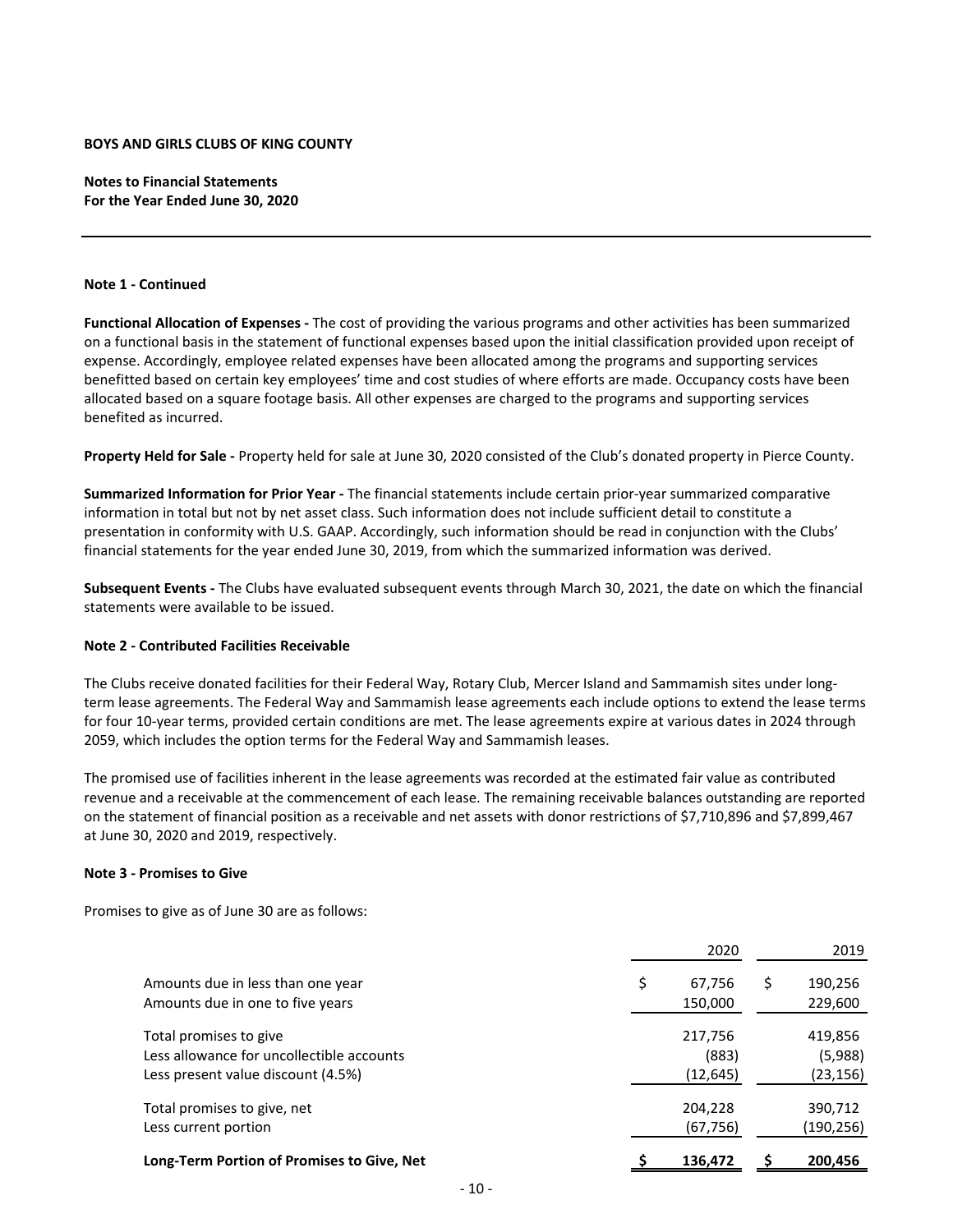# **Notes to Financial Statements For the Year Ended June 30, 2020**

#### **Note 4 ‐ Investments and Fair Value Measurements**

Investments consisted of the following at June 30:

|                          | 2020      | 2019      |
|--------------------------|-----------|-----------|
| Cash equivalents         | 1,004,709 | 1,334,592 |
| Certificates of deposit  |           | 1,004,306 |
| Mutual funds             | 3,027,781 | 700,301   |
| Exchange traded funds    | 58,117    | 74,868    |
| <b>Total Investments</b> | 4,090,607 | 3,114,067 |

Investments are presented on the statement of financial position for the years ended June 30 as follows:

|                                                                                  | 2020                                           |    | 2019                                   |
|----------------------------------------------------------------------------------|------------------------------------------------|----|----------------------------------------|
| <b>Investments</b><br>Endowment investments                                      | \$<br>3,024,737<br>1,065,870                   | S  | 2,336,731<br>777,336                   |
| <b>Total Investments</b>                                                         | 4,090,607                                      |    | 3,114,067                              |
| Investments return consisted of the following for the year ended June 30:        |                                                |    |                                        |
|                                                                                  | 2020                                           |    | 2019                                   |
| Interest and dividends<br>Realized gains<br>Unrealized losses<br>Investment fees | \$<br>86,181<br>2,714<br>(39, 327)<br>(6, 548) | \$ | 76,385<br>246<br>(12, 249)<br>(6, 231) |
| <b>Total Investment Return</b>                                                   | 43,020                                         |    | 58,151                                 |

U.S. GAAP provides a framework for measuring fair value. To increase consistency and comparability in fair value measurements, the framework requires fair value to be determined based on the exchange price that would be received for an asset or paid to transfer a liability (exit price) in the primary or most advantageous market for the asset or liability in an orderly transaction between market participants.

The framework uses a three‐level valuation hierarchy based on observable and non‐observable inputs. Observable inputs consist of data obtained from independent sources. Non‐observable inputs reflect industry assumptions. These two types of inputs are used to create the fair value hierarchy, giving preference to observable inputs.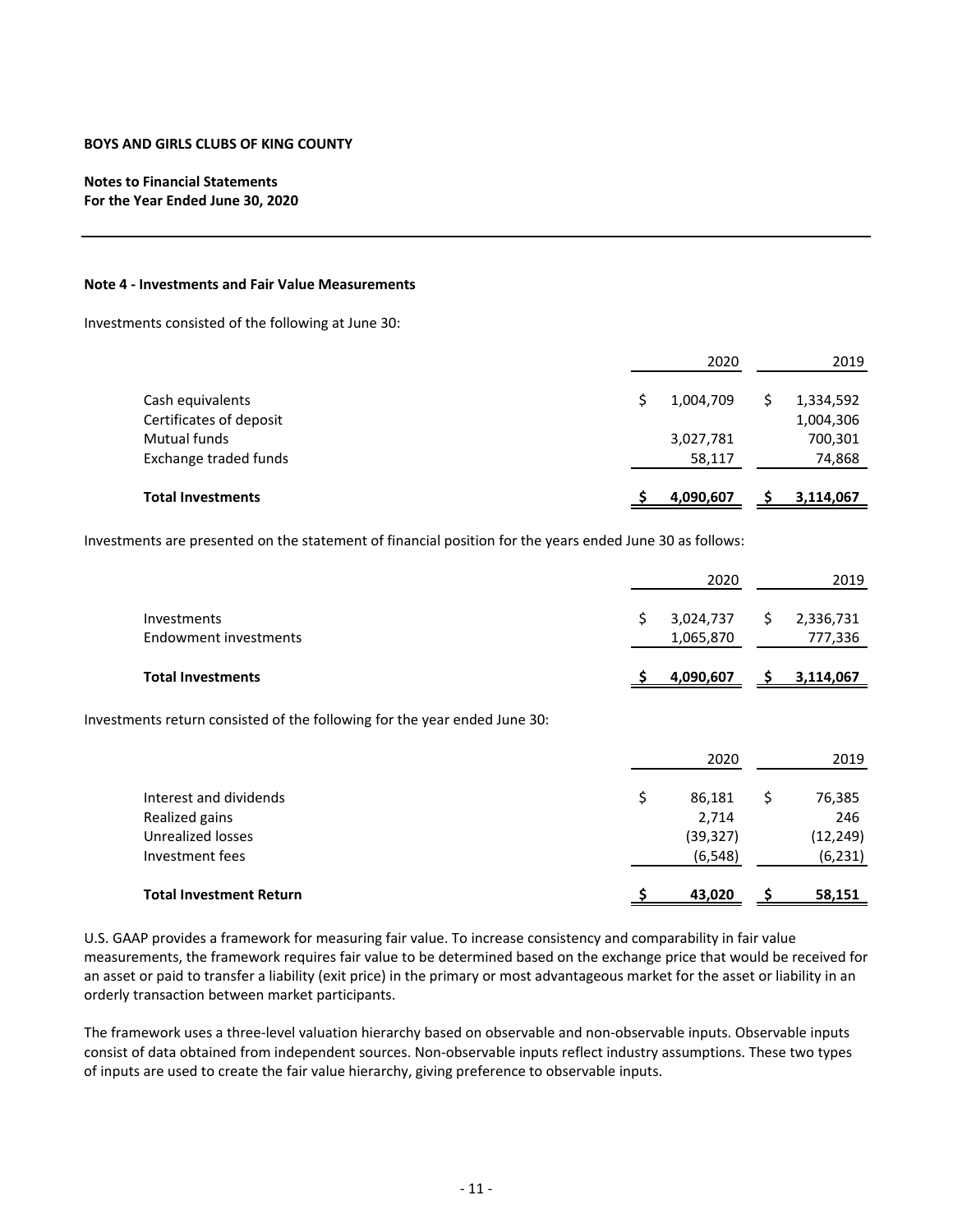**Notes to Financial Statements For the Year Ended June 30, 2020**

#### **Note 4 ‐ Continued**

Assets classified as Level 1 have fair values based on unadjusted quoted market prices for identical instruments in active markets. Assets and liabilities classified as Level 2 have fair values based on quoted prices for similar instruments in active markets, quoted prices for identical or similar instruments in inactive markets, and model‐derived valuations whose inputs are observable. Assets and liabilities classified as Level 3 have fair values based on value drivers that are unobservable.

Following is a description of the valuation methodologies used for assets measured at fair value. There have been no changes in the methodologies used at June 30, 2020 and 2019.

Cash Equivalents ‐ Consist primarily of money market funds and are valued at the closing price reported on the active markets in which the securities are traded at fiscal year end.

Certificates of Deposit - Valued at cost plus accrued interest, which approximates fair value.

Mutual Funds and Exchange Traded Funds ‐ Valued at quoted market prices in active markets, which represent the net asset value (NAV) of shares held by the Clubs at fiscal year end.

All investments of the Clubs are valued using Level 1 inputs. The valuation methodologies used by the Clubs may produce a fair value calculation that may not be indicative of net realizable value or reflective of future fair values. Furthermore, although the Clubs' management believes its valuation methods are appropriate and consistent with other market participants, the use of different methodologies or assumptions to determine the fair value of certain financial instruments could result in a different fair value measurement at the reporting date.

## **Note 5 ‐ Property and Equipment**

Property and equipment consisted of the following at June 30:

|                                     | 2020            | 2019            |
|-------------------------------------|-----------------|-----------------|
| Land                                | Ś.<br>4,211,844 | \$<br>5,711,844 |
| Buildings and building improvements | 46,873,401      | 46,679,221      |
| Land improvements                   | 927,476         | 927,476         |
| Furniture and equipment             | 3,298,825       | 3,353,265       |
| Vehicles                            | 884,269         | 861,263         |
| Projects in process                 | 99,917          | 79,184          |
|                                     |                 |                 |
|                                     | 56,295,732      | 57,612,253      |
| Less accumulated depreciation       | (14, 277, 167)  | (13, 716, 542)  |
|                                     |                 |                 |
| <b>Property and Equipment, Net</b>  | 42,018,565      | 43,895,711      |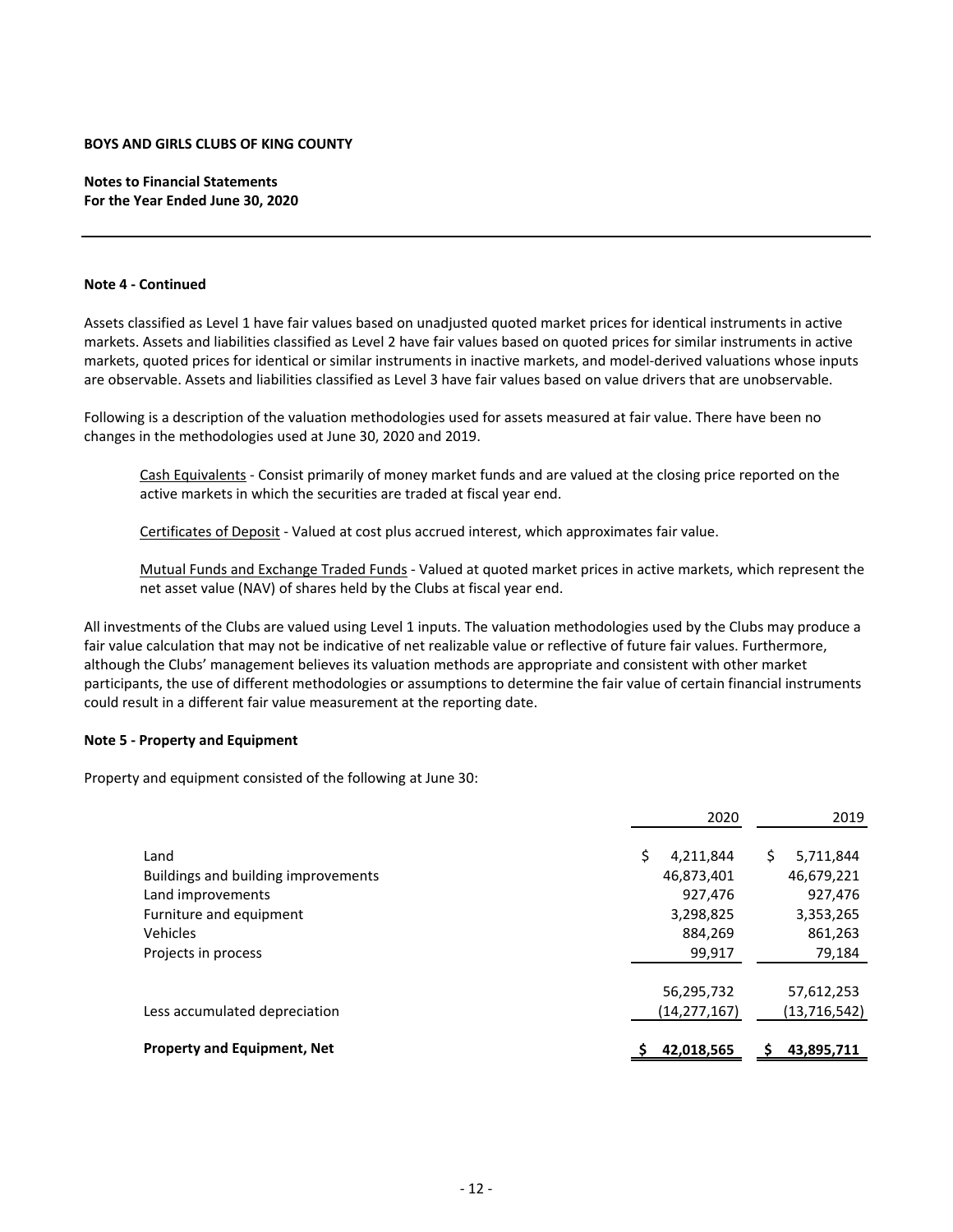**Notes to Financial Statements For the Year Ended June 30, 2020**

#### **Note 5 ‐ Continued**

On December 30, 2016, the Clubs received a donation of land in Pierce County with a fair market value of \$1,933,696. As a condition of receipt of the donation the Clubs cannot sell the land prior to December 2019. The donor restricted 20% of the sale proceeds for art programs at the Clubs. Management has determined that the value of the parcel of land held was impaired as of June 30, 2020 and 2019. Management wrote down the land to \$300,000 and \$1,500,000 for the years ended June 30, 2020 and 2019, respectively. The impairment resulted from zoning requirements imposed on the property that limited the use of the land and market conditions. The impaired value was determined based on purchase and sales agreements. The current purchase and sales agreement was dated March 18, 2021.

Subsequent to year end, on August 12, 2020, the Clubs entered into a purchase and sale agreement for the purchase of a property in North Seattle for \$833,324. Earnest money of \$20,000 was given as of September 12, 2020. This agreement is expected to close by June 1, 2022.

#### **Note 6 ‐ Lines of Credit**

**Wells Fargo Line of Credit ‐** The Clubs have a secured line from Wells Fargo, with an available borrowing limit of \$2,500,000 and expiration date of September 30, 2020. As of June 30, 2020, there was no outstanding balance. There was \$2,500,000 outstanding on this line at June 30, 2019. Subsequent to June 30, 2020 on September 30, 2020, the line of credit was extended to December 31, 2020. The line's interest is payable monthly and bears a variable rate of either a fluctuating rate per annum equal to the Prime Rate in effect, or at a fixed rate per annum determined by Bank to be three and a quarter percent above LIBOR (3.78% and 5.50% at June 30, 2020 and 2019, respectively). Management has elected to not extend the maturity date beyond December 31, 2020.

**Morgan Stanley Line of Credit ‐** The Clubs have a secured line (against the value of securities held on account) from Morgan Stanley entered into in April 2014. Available credit on the line is based on a percentage of the underlying securities that serve as the line's collateral. Interest is based on the 30-day LIBOR index plus 3.0% and the line does not have a predetermined expiration or renewal date. No amounts were outstanding at June 30, 2020 or 2019.

#### **Note 7 ‐ Debt**

**Forgivable Debt ‐** The Clubs entered into a forgivable note with the City of Seattle Department of Parks and Recreation for \$3,315,000. The note is a noninterest bearing loan. The note is to be forgiven over a 50‐year period ending in 2057 provided that the Clubs comply with the terms of the loan agreement, principally requiring continuing use of the property for age appropriate recreational opportunities, educational support, and technology access for teenagers from predominantly low and moderate‐income backgrounds. The management of the Clubs fully intend to comply with the terms of the loan agreement. The annual amount forgiven is \$66,300. The note is secured by the Rainer Valley property. The remaining outstanding balance at June 30, 2020 and 2019 was \$2,480,725 and \$2,547,025, respectively.

**Paycheck Protection Program Loan ‐** In response to the COVID‐19 pandemic, the U.S. Congress passed the Coronavirus Aid, Relief, and Economic Securities Act (CARES Act). Included in the CARES Act was the Paycheck Protection Program (PPP) to provide loans to qualifying small businesses and not‐for‐profit organizations to cover certain eligible expenses. On April 17, 2020, the Clubs obtained a loan under the PPP with a principal balance of \$2,134,900 and an annual interest rate of 1%. Forgiveness may be applied for up to 10 months after the covered period, otherwise payments are due between then and the maturity date of April 17, 2025. All or a portion of the PPP Loan may be forgiven if certain terms and conditions of the program are met.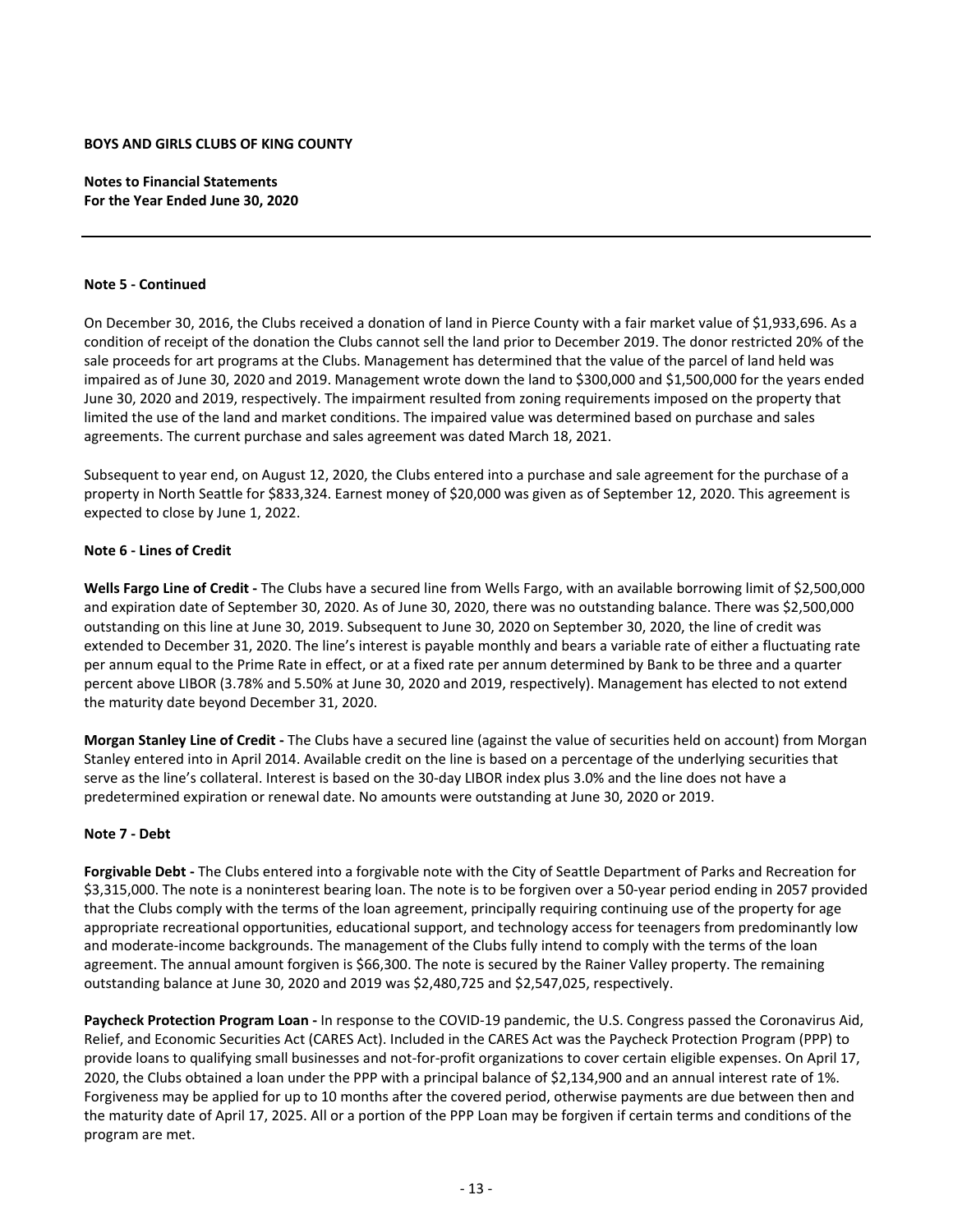**Notes to Financial Statements For the Year Ended June 30, 2020**

## **Note 7 ‐ Continued**

To complete the loan forgiveness process management must submit a loan forgiveness application to the lender and then the lender and the Small Business Administration (SBA) must review and approve the application. A risk exists that the lender or the SBA may reject some or all of the requested forgiveness amount during the review process, in which case the Clubs will be required to repay the amount that is not forgiven. For the year ended June 30, 2020, management has concluded that the Clubs have incurred the qualifying expenditures and will apply for forgiveness.

Principal maturities on the PPP loan are as follows:

For the Year Ending June 30,

|      | S  | 2,134,900                |
|------|----|--------------------------|
| 2025 |    | 488,960                  |
| 2024 |    | 583,826                  |
| 2023 |    | 580,651                  |
| 2022 |    | 481,463                  |
| 2021 | \$ | $\overline{\phantom{a}}$ |

Total interest expense for the years ended June 30, 2020 and 2019, including interest on the line of credit described in Note 6, was \$114,006 and \$136,572, respectively.

Subsequent to year end the Clubs entered into a second PPP loan on March 12, 2021, with principal balance of \$2,000,000, an annual interest rate of 1% and a loan maturity date of March 12, 2026. All or a portion of the PPP Loan may be forgiven if certain terms and conditions of the program are met.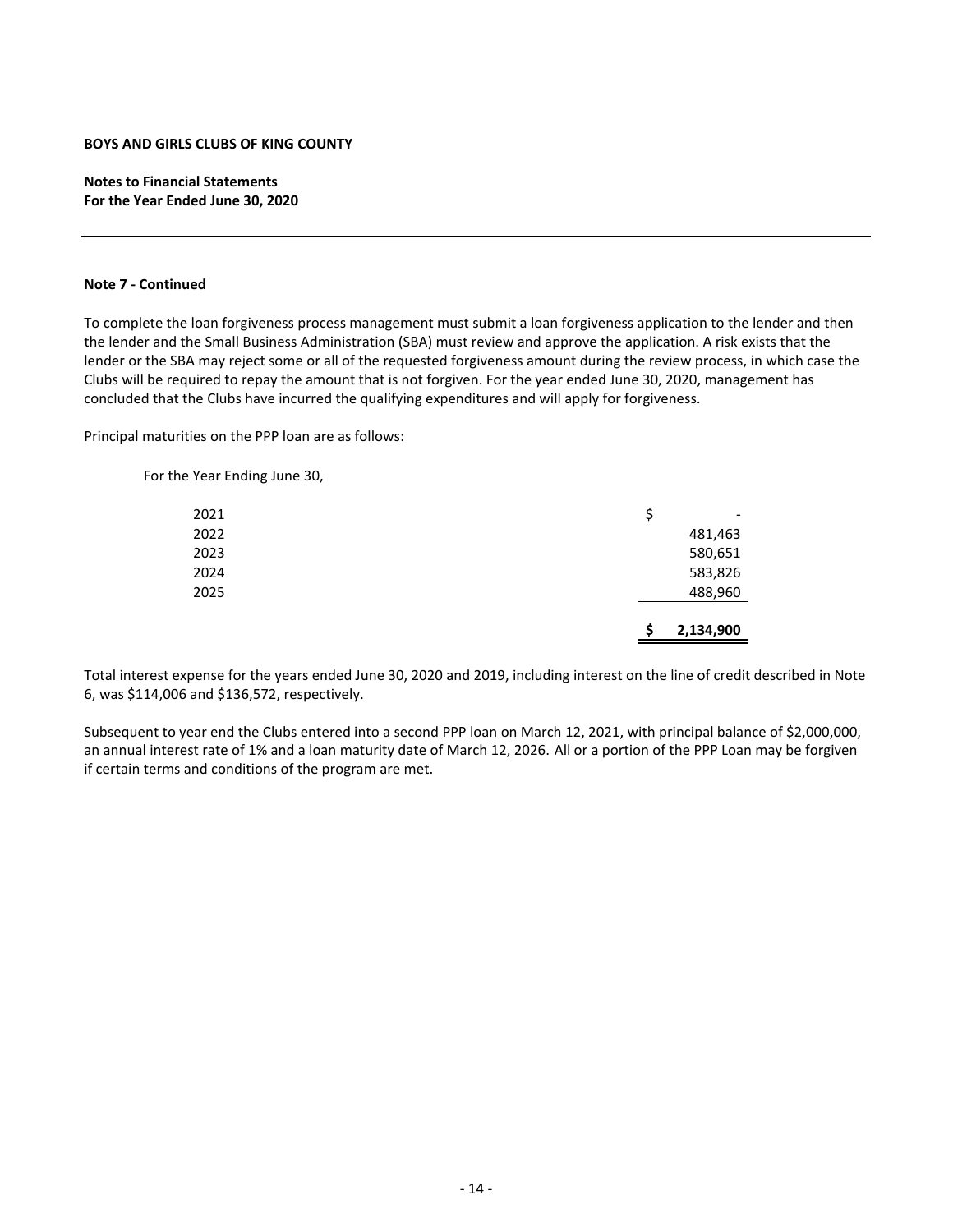**Notes to Financial Statements For the Year Ended June 30, 2020**

#### **Note 8 ‐ Capital Lease Obligation**

The Clubs have one noncancelable capital lease with a total recorded cost of \$250,772 and no related accumulated depreciation at June 30, 2020. Total monthly payments are \$2,628, including interest at 1.45% per annum. Included in the capital lease obligation on the statement of financial position and the schedule of future lease payments below are \$93,067 of initial direct costs that have been capitalized as part of the lease and are payable in 12 quarterly payments of \$7,756. Scheduled lease payment on these leases for the years ending June 30 are as follows:

For the Year Ending June 30,

| <b>Long-Term Portion of Capital Lease Obligation</b> | \$<br>195,491 |
|------------------------------------------------------|---------------|
| Less current portion                                 | (55,281)      |
| Capital lease obligation                             | 250,772       |
|                                                      |               |
| Less portion of payments representing interest       | (5,257)       |
| Total scheduled lease payments                       | 256,029       |
|                                                      |               |
| Thereafter                                           | 7,885         |
| 2025                                                 | 31,541        |
| 2024                                                 | 35,586        |
| 2023                                                 | 62,356        |
| 2022                                                 | 62,049        |
| 2021                                                 | \$<br>56,612  |
|                                                      |               |

#### **Note 9 ‐ Commitments**

**Operating Leases ‐** At June 30, 2020, the Clubs were obligated to make payments under several noncancelable operating lease agreements for vehicles, equipment, and buildings. Rent expense under these commitments was \$387,444 and \$292,983, respectively, for the years ended June 30, 2020 and 2019. Future minimum lease commitments under these agreements are as follows:

For the Year Ending June 30,

|      |    | 974,885 |
|------|----|---------|
| 2025 |    | 82,490  |
| 2024 |    | 161,399 |
| 2023 |    | 211,996 |
| 2022 |    | 210,322 |
| 2021 | \$ | 308,678 |

**Purchases Commitments ‐** The Clubs have entered into a contract for parking lot repairs for fiscal year 2021. The total of the contract is \$204,000.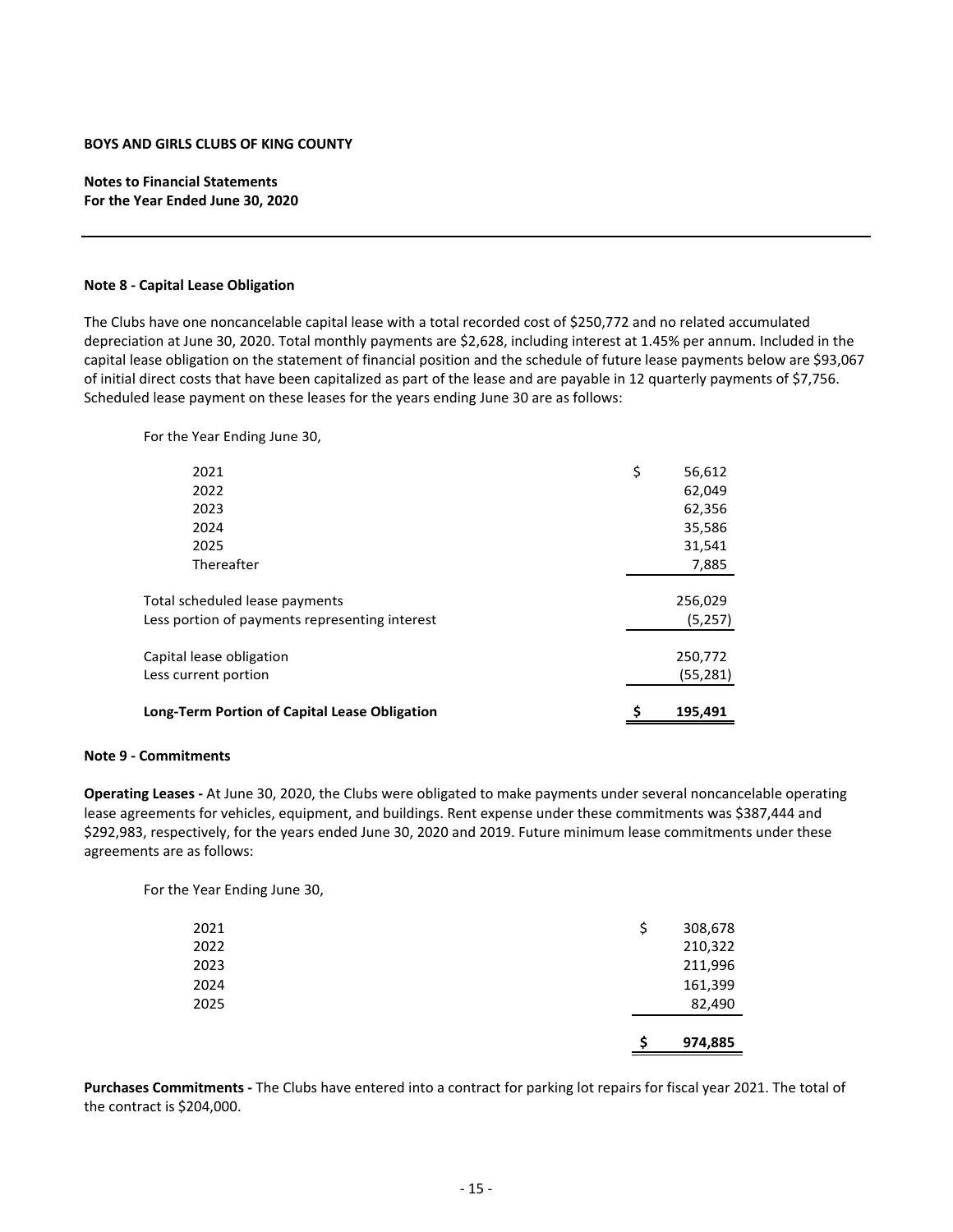# **Notes to Financial Statements For the Year Ended June 30, 2020**

#### **Note 10 ‐ Net Assets With Donor Restriction**

Net assets with donor restriction at June 30 were available as follows:

|                                                                                            | 2020          | 2019          |
|--------------------------------------------------------------------------------------------|---------------|---------------|
| Program services                                                                           | \$<br>788,500 | \$<br>761,030 |
| Capital expenditures                                                                       | 486,596       | 475,655       |
| Endowment accumulated earnings                                                             | 69,543        | 46,987        |
| Contributed facility receivable (Note 2)                                                   | 7,710,896     | 7,899,467     |
| <b>Total Subject to the Passage of Time or</b><br><b>Expenditure for Specified Purpose</b> | 9,055,535     | 9,183,139     |
| Endowment corpus                                                                           | 642.653       | 338,960       |
| <b>Total Net Assets With Donor Restrictions</b>                                            | 9,698,188     | 9,522,099     |

#### **Note 11 ‐ Endowment**

The Clubs' endowment contains five donor-restricted funds and one board-designated fund established to support a variety of program areas.

**Interpretation of Relevant Law ‐** The Board of Directors of the Clubs has reviewed the Washington State Prudent Management of Institutional Funds Act (PMIFA) and, having considered its rights and obligations thereunder, has determined that it is desirable to preserve, on a long‐term basis, the fair value of the original gift as of the gift date of the donor‐restricted endowment funds absent explicit donor stipulations to the contrary. As a result of this determination, the Clubs classify as net assets with donor restriction to be held in perpetuity (a) the original value of gifts donated to the permanent endowment, (b) the original value of subsequent gifts to the permanent endowment, and (c) accumulations to the permanent endowment made in accordance with the direction of the applicable donor gift instrument at the time the accumulation is added to the fund.

The remaining portion of the donor-restricted endowment fund representing accumulated earnings is held as net assets with donor restriction until those amounts are appropriated for expenditure by the Clubs in a manner consistent with the standard of prudence prescribed by PMIFA. In accordance with PMIFA, the Clubs consider the following factors in making a determination to appropriate or accumulate donor‐restricted endowment funds:

- ‐ The duration and preservation of the fund;
- ‐ The purposes of the Clubs and the donor‐restricted endowment fund;
- ‐ General economic conditions;
- ‐ The possible effect of inflation and deflation;
- ‐ The expected total return from income and appreciation of investments;
- ‐ Other resources of the Clubs; and
- ‐ The investment policies of the Clubs.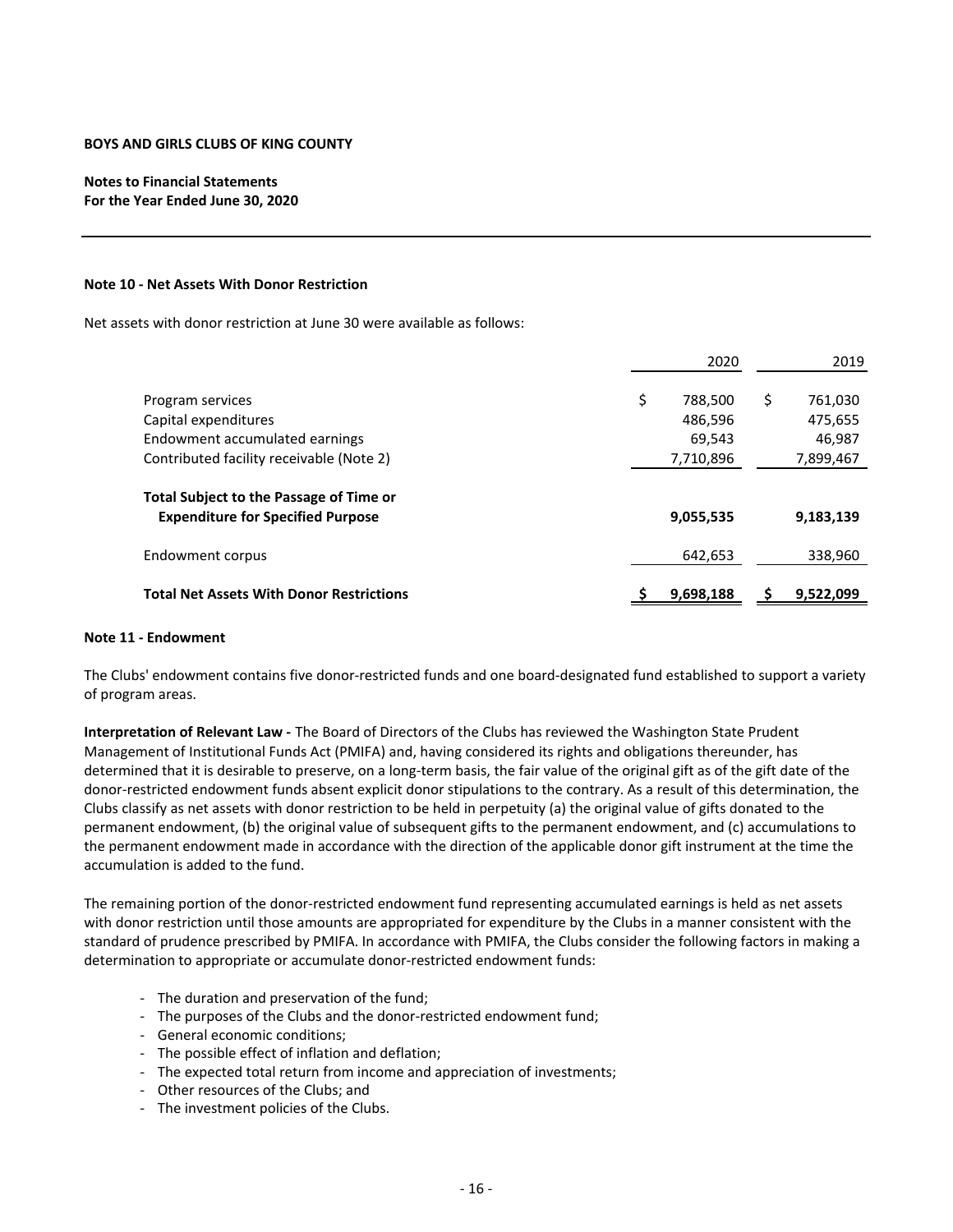**Notes to Financial Statements For the Year Ended June 30, 2020**

## **Note 11 ‐ Continued**

**Funds With Deficiencies ‐** From time to time, the fair value of assets associated with individual donor restricted endowment funds may fall below the level that the donor or PMIFA requires the Clubs to retain as a fund of perpetual duration. These deficiencies result from unfavorable market fluctuations that occur after the investment of new endowment contributions and continued appropriation for certain programs as deemed prudent by the Board of Directors. There were no such deficiencies at June 30, 2020 or 2019.

**Return Objectives and Risk Parameters ‐** The Board has adopted an investment and spending policy for the endowment designed to provide reasonable spending in support of the Clubs, while maintaining the purchasing power of the endowment over the long term. To achieve these objectives, endowment assets are invested in a well‐diversified, balanced portfolio intended to capture the broad market return. This means the portfolio assumes moderate investment risk consistent with the broad market.

**Strategies Employed for Achieving Objectives ‐** The Clubs utilize a total return strategy, with investment returns achieved through both capital appreciation (realized and unrealized) and current yield (interest and dividends). Because the Clubs seek to balance current spending with maintenance of purchasing power over the long term, the asset allocation of the portfolio favors equity investments, but within an overall balanced portfolio.

**Spending Policy and How the Investment Objectives Relate to the Spending Policy ‐** The Clubs' current spending policy allows management to spend the realized gains and income earned each year from each endowment fund on the purpose of that fund as long as the corpus does not fall below the original principal balance. The calculation of the earnings is performed on December 31 of each year and management may decide not to draw down an investment income on any given year.

Endowment net assets by fund type as of June 30:

|                                   | <b>Net Assets</b> |                          | Net Assets With Donor Restriction |             |    |           |              |              |
|-----------------------------------|-------------------|--------------------------|-----------------------------------|-------------|----|-----------|--------------|--------------|
|                                   |                   | <b>Without Donor</b>     |                                   | Accumulated |    | Endowment |              |              |
|                                   |                   | Restrictions             |                                   | Earnings    |    | Corpus    | 2020 Total   | 2019 Total   |
| <b>Ballard Club Endowment</b>     | \$                | $\overline{\phantom{0}}$ |                                   | 7.104       | \$ | 12,956    | \$<br>20.060 | \$<br>19,461 |
| Southwest Club Endowment          |                   |                          |                                   | 27,697      |    | 187,557   | 215,254      | 210,803      |
| Finkbeiner Scholarship (Kirkland) |                   |                          |                                   | 16,523      |    | 108,533   | 125,056      | 122,170      |
| Arlene Brooks-Bull Scholarship    |                   |                          |                                   | 4.303       |    | 29.914    | 34.217       | 33,513       |
| VINE fund                         |                   |                          |                                   | 13.916      |    | 303,693   | 317,609      |              |
| Board-designated endowment        |                   |                          |                                   |             |    |           |              |              |
| for Rotary Club                   |                   | 353,674                  |                                   |             |    |           | 353,674      | 391,389      |
| <b>Total Endowment Funds</b>      |                   | 353.674                  |                                   | 69.543      |    | 642.653   | 1,065,870    | 777,336      |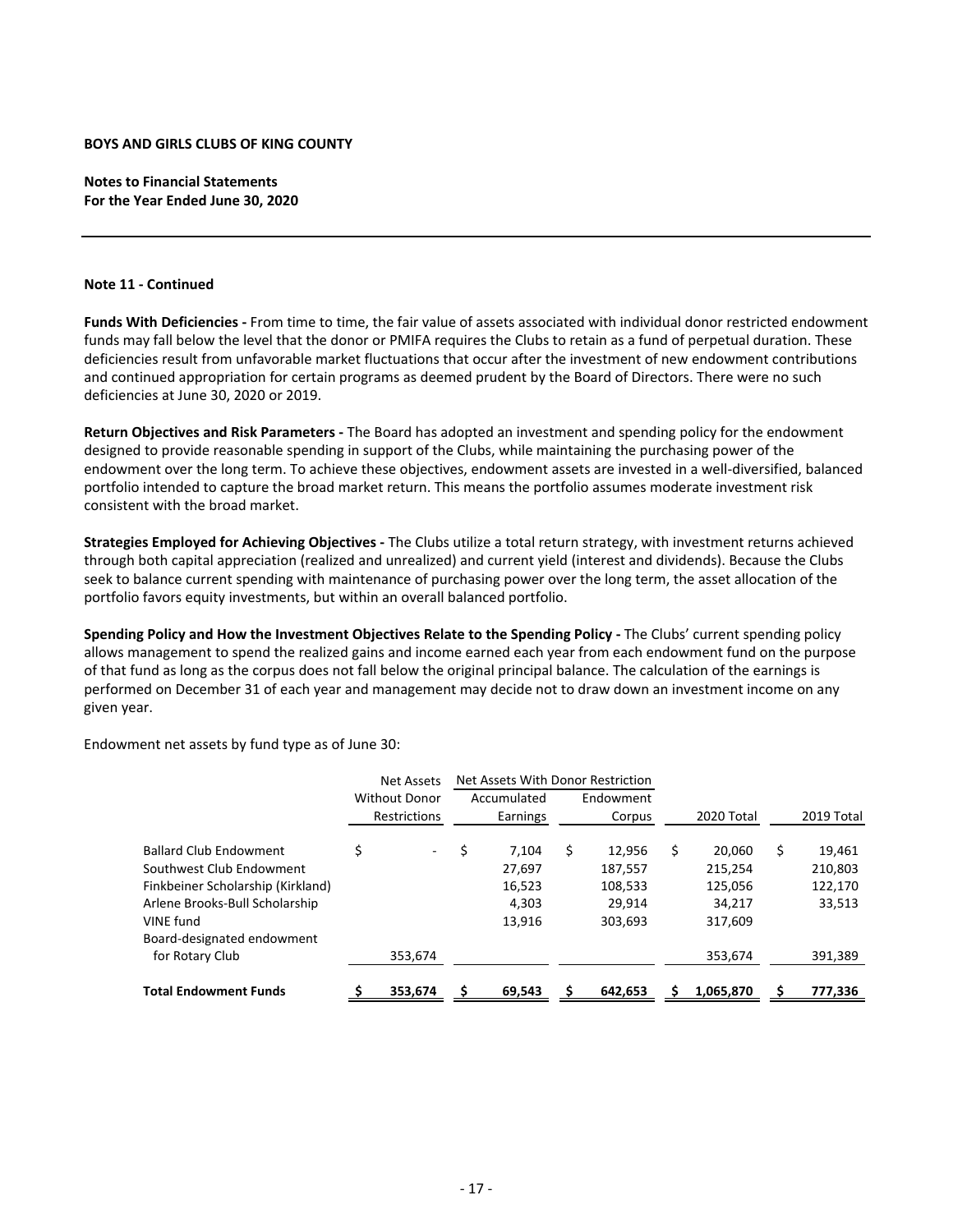# **Notes to Financial Statements For the Year Ended June 30, 2020**

#### **Note 11 ‐ Continued**

Changes to endowment net assets for the year ended June 30, 2020 and 2019, are as follows:

|                                                        | Net Assets With Donor Restriction<br><b>Net Assets</b> |                      |    |             |    |           |               |
|--------------------------------------------------------|--------------------------------------------------------|----------------------|----|-------------|----|-----------|---------------|
|                                                        |                                                        | <b>Without Donor</b> |    | Accumulated |    | Endowment |               |
|                                                        | Restrictions                                           |                      |    | Earnings    |    | Corpus    | Total         |
| Endowment net assets,<br>July 1, 2018                  | \$                                                     | 372,994              | \$ | 28,281      | \$ | 338,960   | \$<br>740,235 |
| Investment return                                      |                                                        | 18,395               |    | 18,706      |    |           | 37,101        |
| Endowment Net Assets, June 30, 2019                    |                                                        | 391,389              |    | 46,987      |    | 338,960   | 777,336       |
| Recharacterization of net assets                       |                                                        |                      |    | 13,916      |    | 303,693   | 317,609       |
| Appropriation of endowment earnings<br>for expenditure |                                                        | (41, 431)            |    |             |    |           | (41, 431)     |
| Investment return                                      |                                                        | 3,716                |    | 8,640       |    |           | 12,356        |
| Endowment Net Assets, June 30, 2020                    | s                                                      | 353,674              |    | 69,543      |    | 642,653   | 1,065,870     |

During the year ended June 30, 2020, the Clubs formalized an agreement with a donor that stipulated that a portion of contributions given to the Clubs in prior years should establish as a separate endowment fund to be held in perpetuity. As a result of the agreement reached with the donor, the Clubs have recharacterized \$317,609 in net assets formerly included in net assets without donor restrictions, to net assets with donor restrictions.

#### **Note 12 ‐ Retirement Plan**

The Clubs participate in a defined contribution pension plan under IRC Section 403(b) covering all eligible employees with one year of service and 1,000 hours of service. Employer contributions to the plan were \$21,580 and \$33,525, respectively for the years ended June 30, 2020 and 2019.

#### **Note 13 ‐ 501(c) Agencies Trust Reserve**

The Clubs are a member of the 501(c) Agencies Trust (the Trust). The Trust facilitates the utilization by member agencies using the reimbursement financing method of meeting obligations under State Unemployment Insurance Statutes. At June 30, 2020 and 2019, the Clubs had \$145,398 and \$81,013, respectively, on deposit with the Trust to fund these obligations. This deposit is included in prepaid expenses and other current assets in the statement of financial position.

## **Note 14 ‐ Liquidity and Availability of Financial Assets**

**Liquidity ‐** As part of the Clubs' liquidity management, financial assets are structured to be available as its general expenditures, liabilities and other obligations come due. In addition, the Clubs invest cash in excess of daily requirements in short-term (cash equivalent) investments.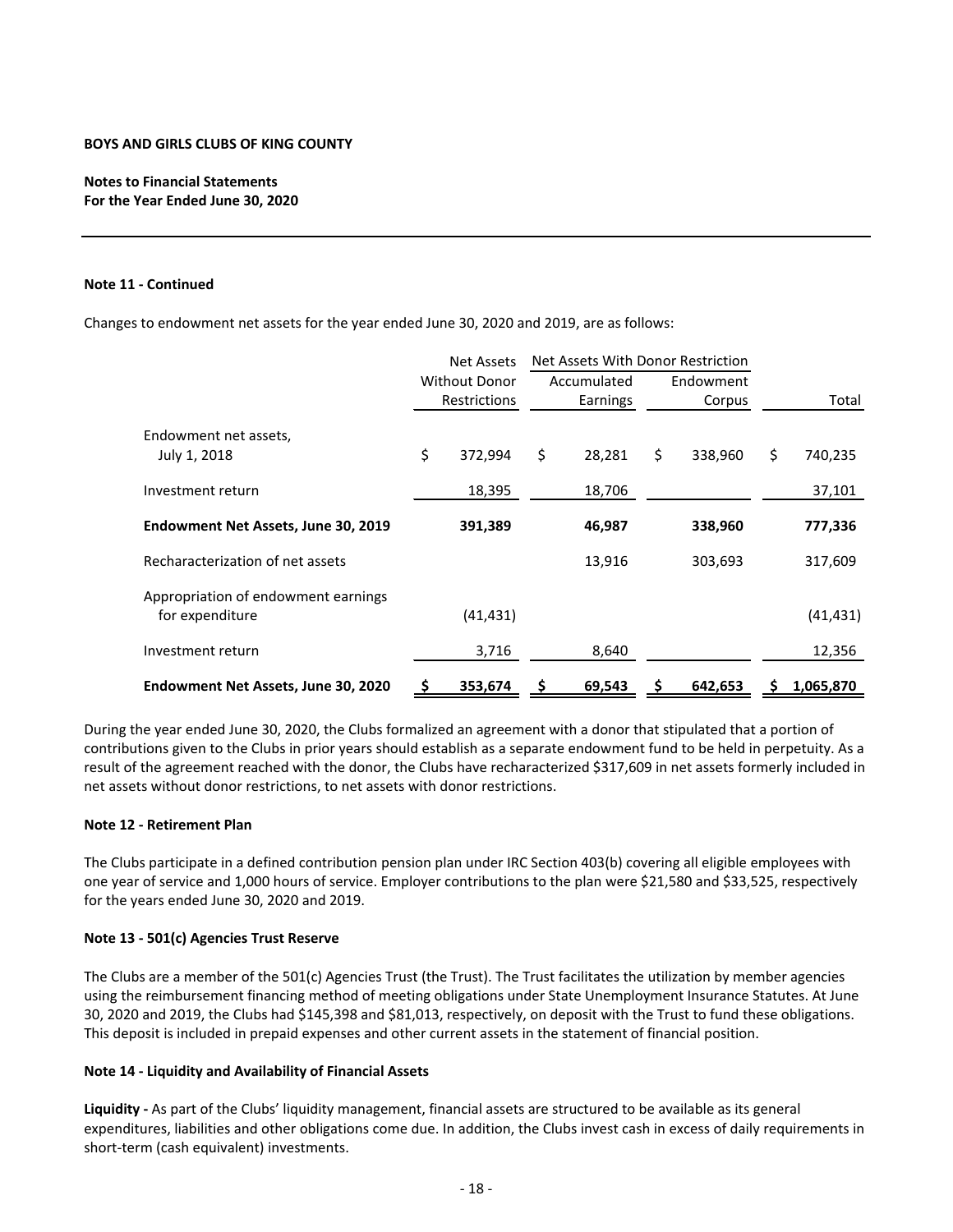# **Notes to Financial Statements For the Year Ended June 30, 2020**

#### **Note 14 ‐ Continued**

**Availability of Financial Assets ‐** Financial assets available for general expenditure, that is, without donor or other restrictions limiting their use, within one year of the statement of financial position date, consisted of the following as of June 30:

|                                                                | 2020            |   | 2019          |
|----------------------------------------------------------------|-----------------|---|---------------|
| Cash and cash equivalents                                      | \$<br>1,541,313 | S | 461,422       |
| Investments                                                    | 4,090,607       |   | 3,114,067     |
| Accounts receivable                                            | 1,119,762       |   | 1,133,570     |
| Promises to give, current portion                              | 67,756          |   | 190,256       |
| Grants receivable                                              | 787,707         |   | 743,735       |
| Total financial assets                                         | 7,607,145       |   | 5,643,050     |
| Endowment investments                                          | (1,065,870)     |   | (777, 336)    |
| Donor-restricted for specific programs or capital expenditures | (1,275,096)     |   | (1, 236, 685) |
| <b>Financial Assets Available to Meet Cash Needs for</b>       |                 |   |               |
| <b>General Expenditures Within One Year</b>                    | 5,266,179       |   | 3,629,029     |

Cash and cash equivalents consist of checking and savings accounts. Investments consist of certificates of deposit and publicly traded equity securities that are convertible to cash in the normal market trading cycle. A portion of investments are pledged as security for the Morgan Stanley line of credit (Note 6).

## **Note 15 ‐ Contingently Repayable Property Liabilities**

The Clubs have received governmental funding for property‐related expenditures. This government funding may be required to be repaid if certain terms and conditions are not met during the terms of the related agreements. The management of the Clubs fully intends to comply with the requirements of these various agreements and so no liability has been recorded for any of these obligations as of June 30, 2020. Following is a summary of each agreement.

**Ballard Club ‐** The Clubs received funds from the State of Washington Department of Commerce for use in their remodel of the Ballard Club. A requirement of this funding is that the Clubs continue to operate this facility for the intended purpose of offering age‐appropriate recreational opportunities, educational support, and technology access for teenagers from predominantly low and moderate income backgrounds through 2022. In the event that the Clubs are found to be out of compliance with this requirement, the Clubs would be obligated to repay funds in the amount of \$420,275 plus accrued interest to the State of Washington.

**Mercer Island Club ‐** The Clubs received funds from the State of Washington Department of Commerce for use in the construction of the Mercer Island Club. A requirement of this funding is that the Clubs continue to operate this facility for the intended purpose of offering age‐appropriate recreational opportunities, educational support, and technology access for teenagers from predominantly low and moderate income backgrounds through 2022. In the event that the Clubs are found to be out of compliance with this requirement, the Clubs would be obligated to repay funds in the amount of \$776,000 plus accrued interest to the State of Washington.